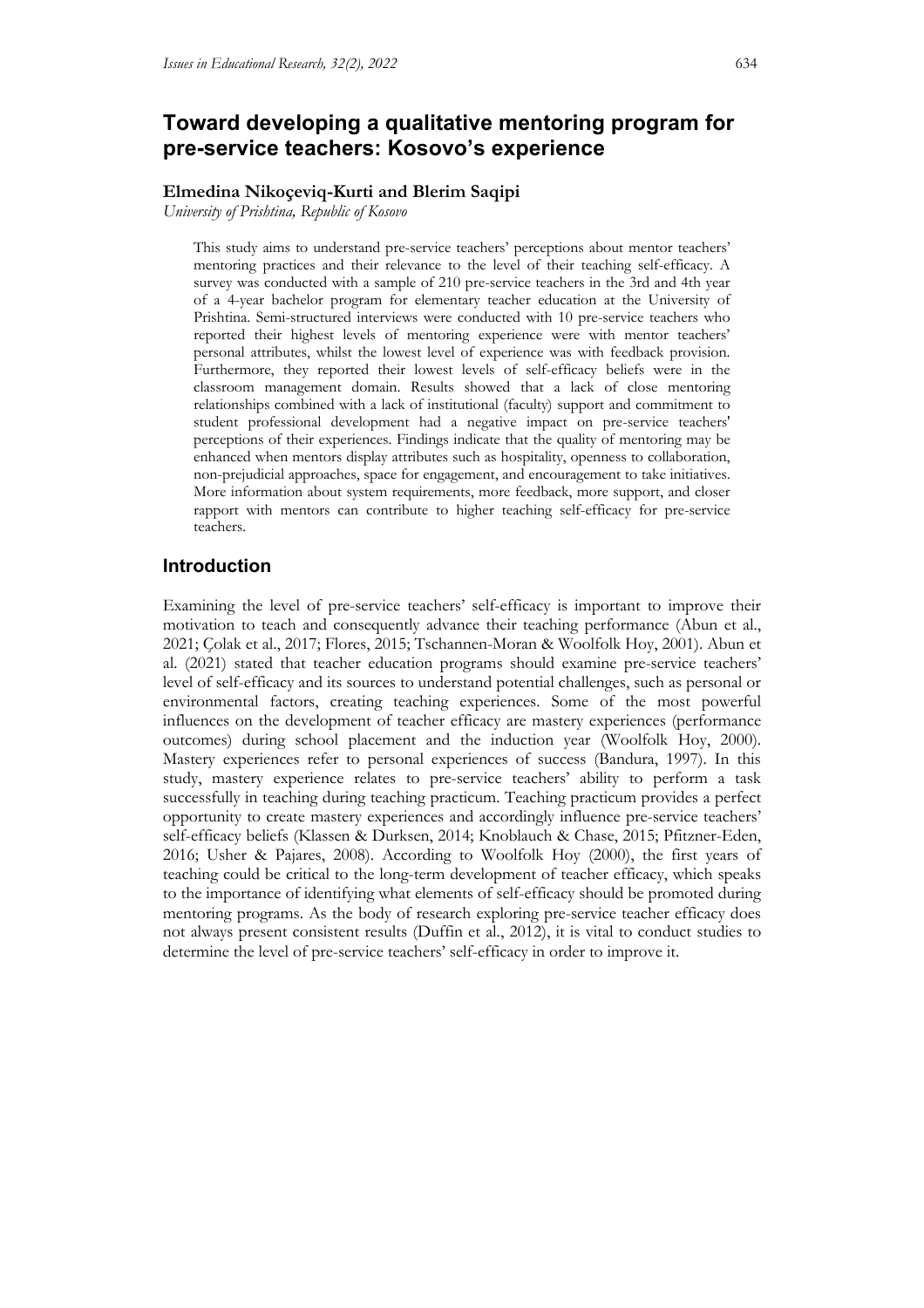The quality of education in Kosovo suffered significantly because of political developments before and after the war in 1999. Based on a report of the European Commission (2013, p.13) that investigated teacher education and training in Kosovo, a key recommendation in the area of teacher education is to "put in place an effective and sustainable teacher development system to improve quality of education." Teacher education programs in Kosovo have faced criticisms regarding quality, especially after pupils' low results in the two latest editions of PISA - Programme for International Student Assessment (OECD, 2015, 2018). This also raised questions about the quality of pre-service teachers' mentoring in teacher education programs and the quality of induction programs in schools. The pre-service teacher mentoring program in Kosovo is initiated by the universities and there is no formal country mentoring program. Despite the public concern about the effectiveness of teacher preparation programs in Kosovo, there is a lack of institutional policies and studies that determine how well teacher education programs are meeting the standards in terms of course syllabi, student teaching policies, and program outcomes. The design of the mentoring program by teacher education institutions embedded within itself certain features of hierarchical relationships between the mentors and pre-service teachers which led to confusion about mentoring and monitoring concepts among the teachers involved (Vula et al., 2015). There is a rising amount of pressure on Kosovar universities that offer teacher education to increase preservice teachers' academic performance and to offer better conditions for teaching practicum in public schools.

## **Literature review**

MacCallum (2007) referred to pre-service teacher mentoring as a developmental partnership and a collaborative model in which the more experienced mentor provides support for the pre-service teacher. Furthermore, mentoring serves as an opportunity for sharing ideas and information, and consequently provides advantages for the ongoing supportive learning environment and professional development of both mentors and students (MacCallum, 2007; Maor & McConney, 2015). Mentors are responsible for supporting pre-service teachers to ensure they learn how to teach effectively (Clarke et al., 2014). Mentors are expected to engage pre-service teachers in examining and practising the expected teaching in authentic classrooms seen as transferrable to future teaching contexts (Burn & Mutton, 2015). The experience of pre-service teachers influences their self-efficacy beliefs, thus providing an active learning environment and discussion is considered an appropriate way to increase their teaching self-efficacy beliefs (Futter & Staub, 2017; Nikoçeviq-Kurti, 2021; Sahin-Taskin, 2018).

According to the existing literature on the topic, there is an urgent need to develop preservice teachers' self-efficacy during their studies, before they start working as teachers (Berg & Smith, 2018; Hudson et al., 2005; Yada et al., 2021; Woolfolk Hoy, 2008). Moreover, students who have a low sense of self-efficacy need to be identified, and those expected to fail during their studies need to be helped (Ismail & Jani, 2016). Given the importance of teachers' self-efficacy in instructional effectiveness and student engagement, educational institutions must understand possible factors that might enhance or hinder these beliefs (Berg & Smith, 2018; Hudson et al., 2005; Van Dinther et al., 2011;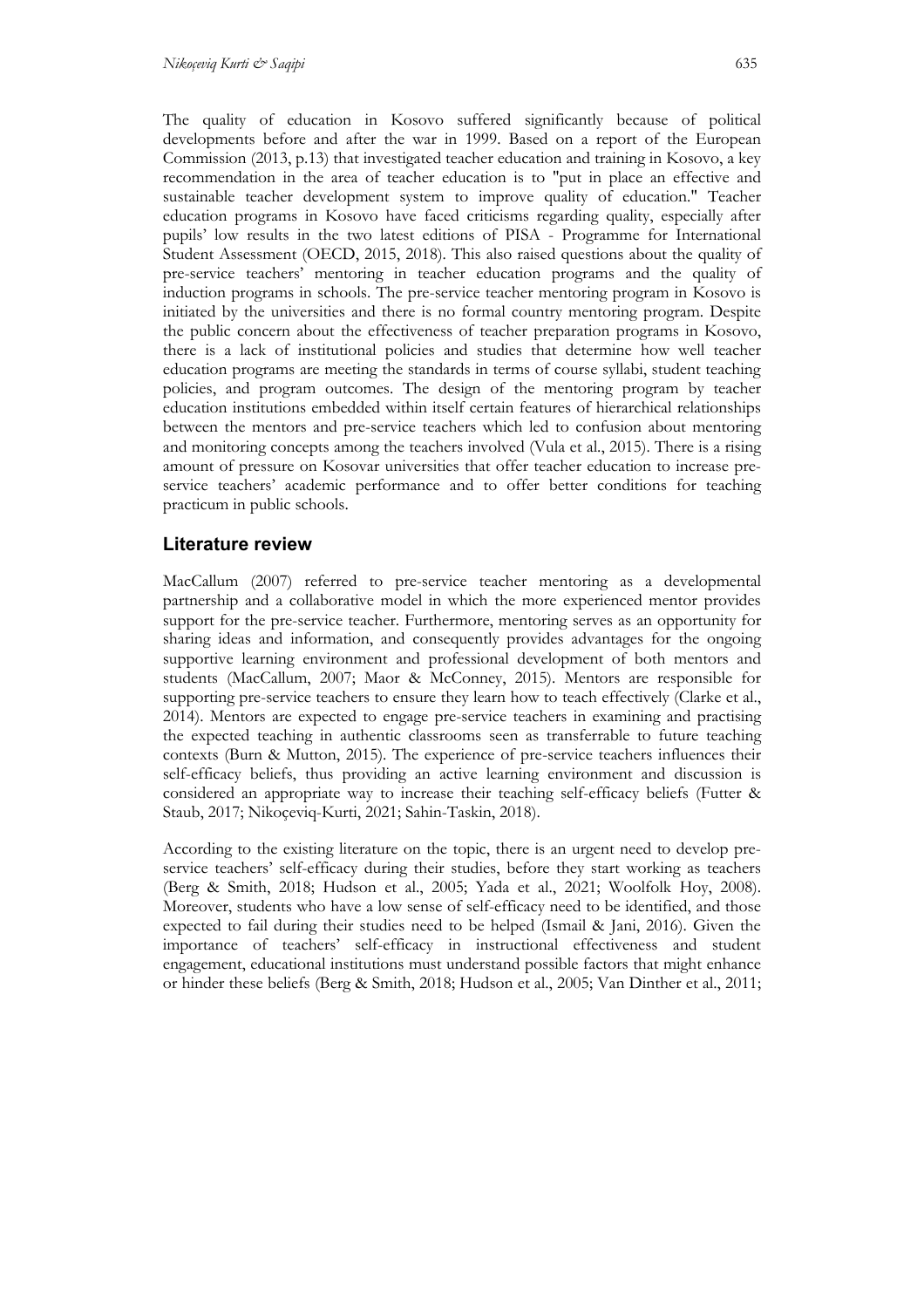Woolfolk Hoy, 2008). According to Gjelaj et al. (2020), in recent years, the reflection of teacher educators has indicated a lack of quality mentoring practices in Kosovo's schools.

## **Role of mentoring in influencing pre-service teachers' self-efficacy in teaching**

The mentoring programs play a significant role in creating and developing pre-service teachers' self-efficacy and teaching skills (Hudson, 2004a, 2014; Tillema et al., 2011; Van Dinther et al., 2011). Involvement in a well-designed mentoring program may aid mentor development on how to guide pre-service teachers (Hudson, 2013). Maor and McConney (2015) suggest that mentoring program design should include the provision of professional learning for both mentors and pre-service teachers. Particular emphasis should be on a collegial constructivist approach to mentoring and also on careful selection of mentors based on content expertise, their motivational goals for participating, and their interpersonal attributes (Maor & McConney, 2015). Mentorship becomes more effective when mentors include in their mentoring attributes such as supportiveness, attentiveness, and comfort in talking about teaching practices (Hudson, 2004b). A study by Erbilgin (2014) revealed that poor communication between pre-service teachers and mentor teachers can cause barriers to planning lessons, feedback, and teaching experiences. If mentors demonstrate productive personal attributes, they can instil confidence, develop reflective skills, and encourage pre-service teachers' reflection on classroom management practices (Desouza & Czerniak, 2003, *as cited* in Hudson et al., 2005).

In studies by Hudson et al. (2005) and Hudson (2010), the Mentoring for Effective Primary Science Teaching instrument (MEPST), demonstrated that, due to the lack of mentoring on system requirements by mentors, many final-year preservice teachers ready to enter the profession may not be aware of aims, curriculum, or policies for teaching in primary education. In another study using the MEPST instrument (see Hudson et al., 2009), mentors' personal attributes were perceived by students as less provided, while feedback was most provided. According to Ulferts (2019), successful teaching requires pedagogical professionalism, therefore setting pedagogical knowledge as a common standard for teaching is necessary. Mastery experiences and feedback are closely related (Morris & Usher, 2011), given that pre-service teachers draw on feedback from their mentor teacher to inform the judgment of their mastery experiences (Klassen & Durksen, 2014). According to Çolak et al. (2017), pre-service teachers' beliefs about their instructional competencies influenced how they formed activities in their classroom. In a study by Bird and Hudson (2015), modelling effective teaching and rapport with students were perceived to be the most representative practices of the mentors while mentors' modelling of classroom management and well-designed lesson plans were lower on the pre-service teachers' responses. A study by Nikoçeviq-Kurti & Saqipi (2020) examines how mentor teacher feedback helped pre-service teachers to develop lesson planning skills and an understanding of instructional strategies. The study highlighted the effect of mentoring culture in which mentor teachers do not seem to consider giving feedback as part of the duty while students tend to agree with such perceptions, as they think that "asking for feedback is a form of pressure and demanding something extra" (Nikoçeviq-Kurti & Saqipi, 2020, p.186). The findings underscore the need for pre-service teachers to experience opportunities so that self-efficacy beliefs can be developed. According to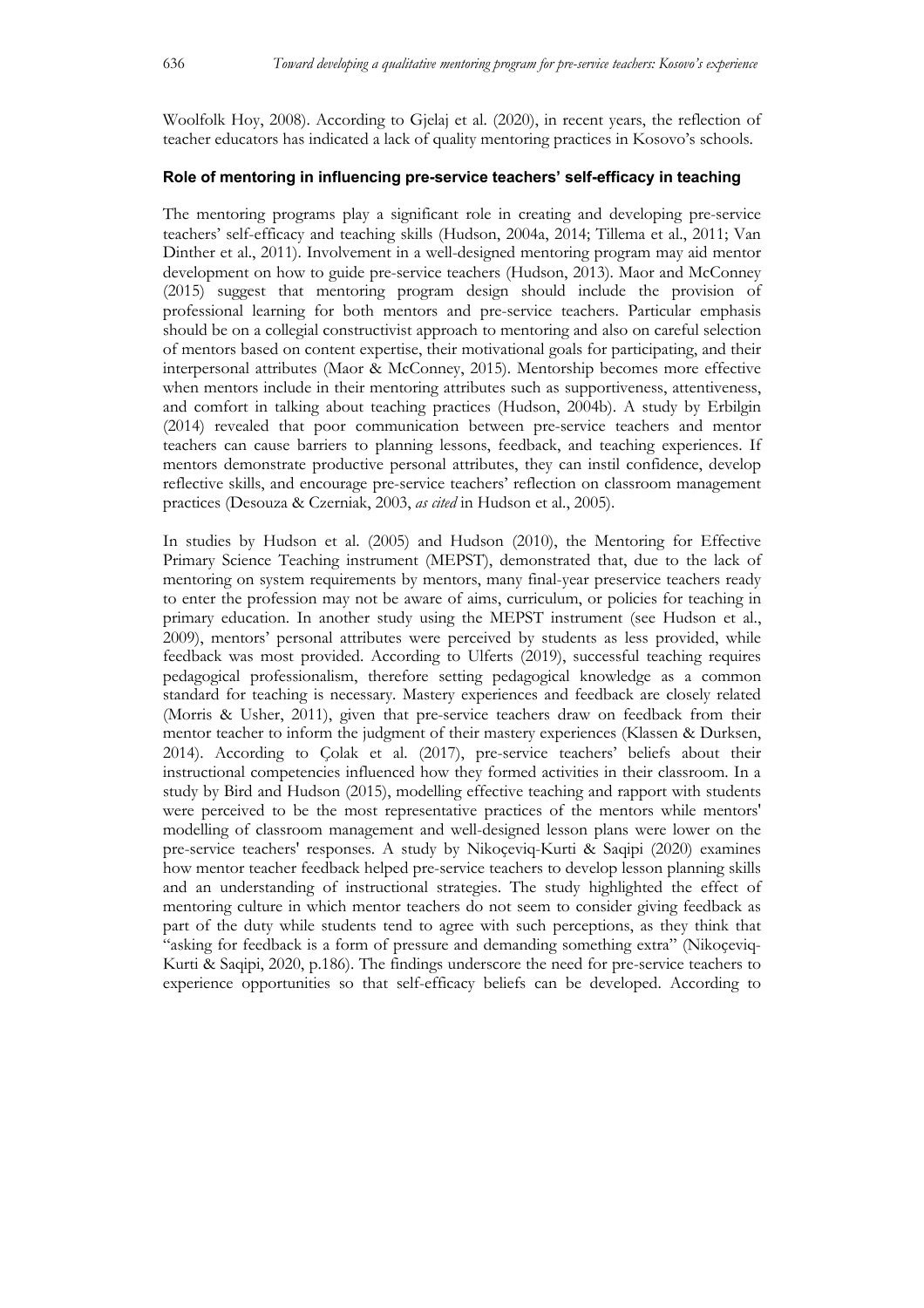Bjørndal (2020), the mentor's ability to recognise, understand, and act competently in relation to pre-service teachers' expression of their competence must be regarded as an important part of their expertise.

## **Benefits of teacher's self-efficacy beliefs**

Teacher self-efficacy is related to beneficial outcomes for both teachers and their students (Poulou et al., 2019; Zee & Koomen, 2016). Thus, teachers who possess a high sense of self-efficacy may be more likely to make effective use of different methods and strategies which may have a higher potential to contribute to a better learning outcome for students (Abdulhussain et al., 2017; Gan, 2019). According to Poulou et al. (2019), teacher selfefficacy is a factor that is strongly correlated with instructional choice and refers to a teacher's belief that he or she can produce a change in student academic achievements. Teachers' self-efficacy is associated with teachers' ability to maintain a conducive learning environment and uphold a commitment to their professional responsibilities (Dellinger et al., 2008).

Effective classroom management is critical for the establishment of learning environments and teachers' confidence in their ability to manage disruptive behaviour can develop and increase teachers' levels of self-efficacy (Brouwers & Tomic, 2000; Rosas & West, 2009). The role of a mentor teacher in offering motivational practices for student engagement is crucial to ensure pre-service teachers understand how teacher motivational support increases affordances for student engagement (Hascher & Hagenauer, 2016; Taylor & Parsons, 2011). Based on a study by Woolfolk Hoy (2000), beginner teachers completing their first year of teaching who previously had a high sense of teacher efficacy found greater satisfaction in teaching, had a more positive reaction to teaching, and experienced less stress.

# **Theoretical framework**

The theoretical framework for this study is based on Bandura's social cognitive theory (1986) and the five-factor mentoring model proposed by Hudson (2004). The social cognitive theory describes how the belief in one's competence to succeed at a task, known as self-efficacy, strongly affects learning outcomes (Bandura, 2008). Several studies have found that there is a positive, significant relationship between pre-service teachers' selfefficacy beliefs and their academic performance (Bandura, 1986, 2008; Honicke & Broadbent, 2016; Nasir & Iqbal, 2019). Therefore, building strong self-efficacy as early as possible is essential for developing high educational achievement among pre-service teachers.

Many factors are relevant to enhancing pre-service teacher self-efficacy. This study focuses on examining the components and best practices of mentoring that may impact the pre-service teachers' self-efficacy. According to Hudson (2004), the five key factors for effective mentorship are personal attributes, system requirements, pedagogical knowledge, modelling, and feedback. Hudson (2004) pointed out that the five-factor model for specific mentoring may assist the development of pre-service teachers' primary teaching,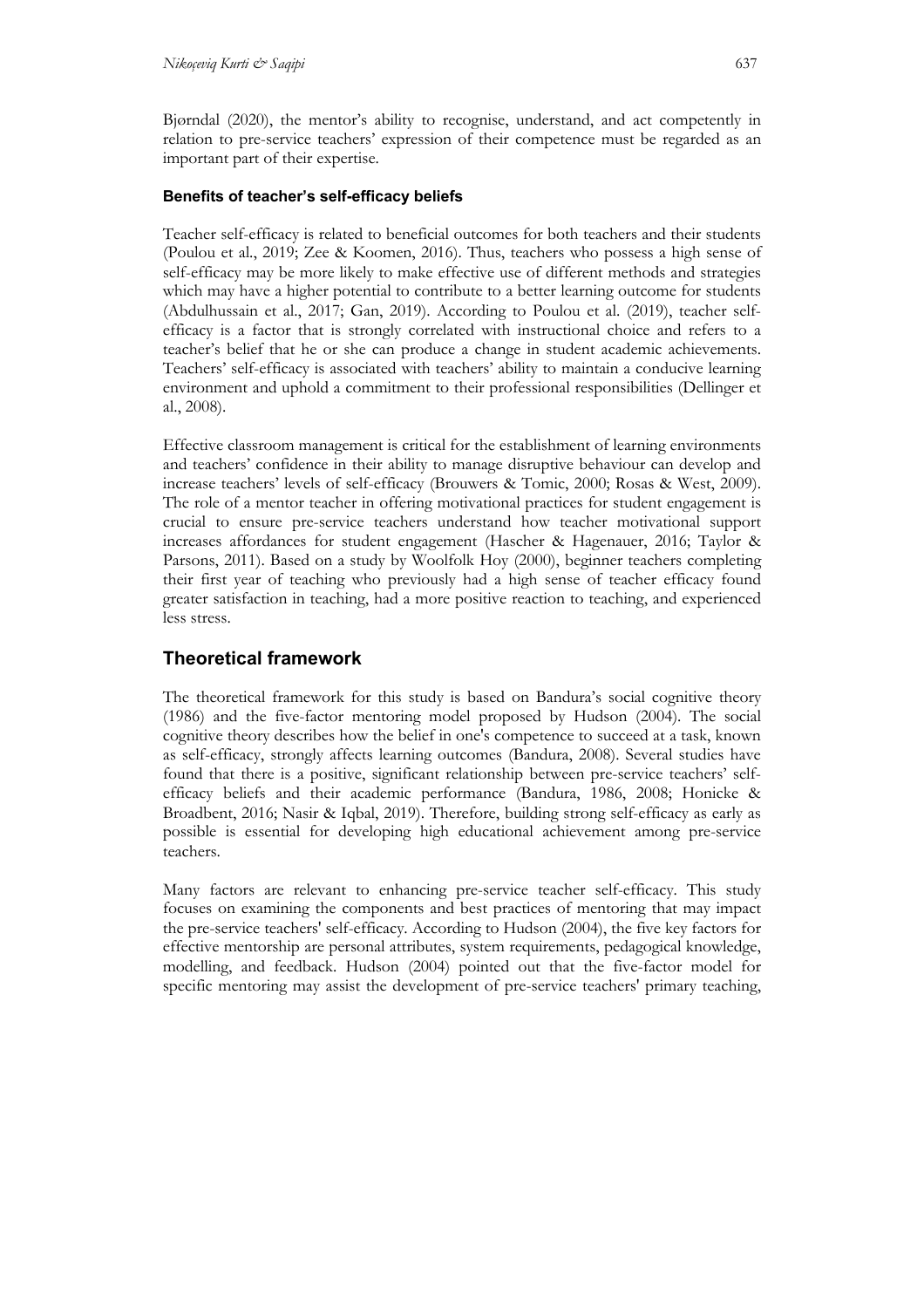but the ultimate goal should be the development of student pedagogical self-efficacy, and consequently, autonomy in teaching practice. The application of these five factors during mentor work with pre-service teachers has a positive impact on the initial success of students (Cartwright, 2016). According to Hudson et al. (2005), this model provides educators with information for designing specific mentoring strategies for mentors to use toward improving their pre-service teachers' teaching but also can provide the basis for mentors' professional development.

## **Purpose of the study**

The purpose of this study is to explain how the school placement mentoring experiences influence the level of self-efficacy of pre-service teachers. This study aims to understand pre-service teachers perceptions of mentor teachers' mentoring practices and their relevance to the level of their teaching self-efficacy. Through an examination of students perceptions on the level of the offering of the five-factors mentoring model by mentor teachers and the level of their self-efficacy in teaching, specifically in classroom management, student engagement, and instructional strategies, the study sought to garner a deeper comprehension of the quality of the mentoring program and a more complete understanding of the phenomenon of mentoring in elementary teaching. According to Gjelaj et al. (2020), the Faculty of Education at the University of Prishtina developed a training program for 300 mentor teachers who will serve as mentors for new students in the reformed programs. Still, pre-service teachers were also appointed to other mentor teachers even though they were beginner teachers. There is a need for research on measuring the relationship between pre-service teachers' self-efficacy in teaching and their school placement mentoring experiences based on the five-factor mentoring model.

## **The research is guided by the following research questions:**

- 1. What is the level of pre-service teachers' mentoring experiences they perceived during their last teaching practicum?
- 2. What is the level of pre-service teachers' self-efficacy beliefs in classroom management, student engagement and instructional strategies?
- 3. Is there a significant relationship between the five-factors for effective mentoring and pre-service teachers' teaching self-efficacy?
- 4. According to pre-service teachers, which mentoring practices and approaches affected the development of their teaching self-efficacy beliefs?

## **Method**

## **Research context**

The teaching practicum in school settings is an integral part of each of the four years of the teacher education programs in Kosovo. The Faculty of Education at the University of Prishtina designed the *Handbook for Teaching Practicum* (Faculty of Education, University of Prishtina, 2004) to support pre-service teachers, mentor teachers, and university supervisors involved with the practicum component. The practicum format for the first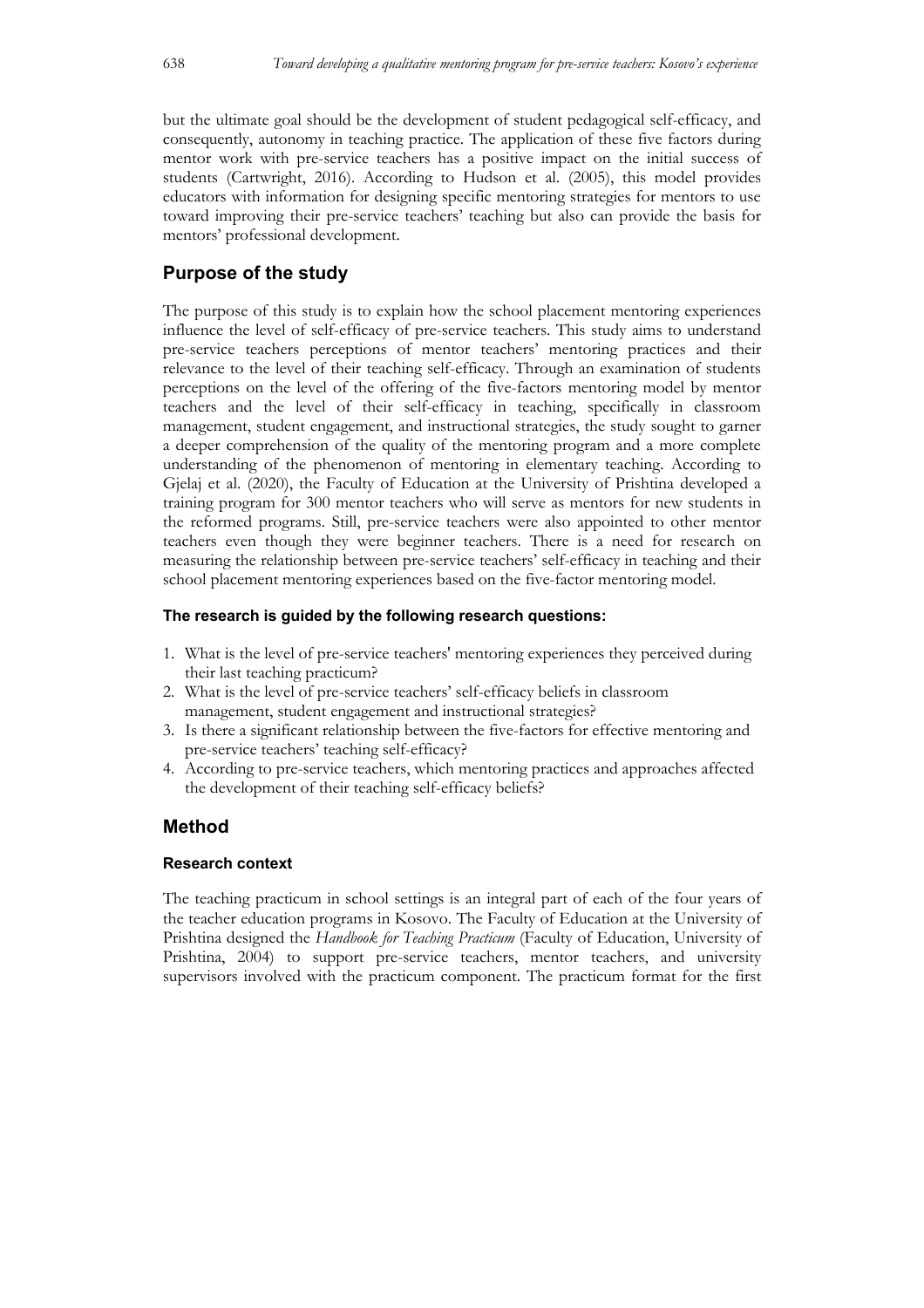and second-year pre-service teachers focused on observing and planning to teach (3 weeks), while the format for the third and fourth-year pre-service teachers (6-8 weeks) focused on student teachers taking responsibility over teaching classes. Third-year students should plan, teach, and evaluate one lesson in a course, and teach by themselves a series of interconnected units in at least two other courses, while fourth-year students should share teaching and other responsibilities in the classroom with the mentor teacher on an equal basis. Pre-service teachers are required to keep a well-organised record of their teaching, such as portfolios of evidence (lesson plans), and write reflective articles in their diary. Furthermore, supervising professors and mentor teachers are expected to provide diary feedback as well as evaluation according to the following criteria: student effort to reflect on experiences, how students make conclusions from their observations about teaching and learning in the classroom, and whether students raise issues carefully.

## **Study design**

This study employed a mixed-method combining both quantitative and qualitative data to answer the research questions. Researchers advocating mixed research argue that it is important to use both the exploratory and the confirmatory methods in one's research (Johnson & Onwuegbuzie, 2004 as cited in Johnson & Christensen, 2017). Mixing research methods in a study can offer a more holistic picture and a stronger explanation of a phenomenon by approaching it in different ways (Johnson & Christensen, 2017).

## **Instrumentation**

The purpose of the quantitative analysis of data was to evaluate the impact of school placement mentoring experiences on pre-service teachers' self-efficacy in teaching. Creswell (2012) stated that survey research is used to identify and relate variables and to measure attitudes and beliefs. The instrument constructed for this study consisted of two standardised questionnaires, "Mentoring for Effective Teaching Science" (Hudson et al., 2005) and "Teachers' Sense of Efficacy Scale" (Tschannen-Moran & Woolfolk Hoy, 2001) which were translated into the Albanian language. The "Mentoring for Effective Teaching Science" instrument consisted of 34 Likert-type questions ranging from strongly agree to strongly disagree and covers the 5 factors for effective mentoring which are: personal attributes, system requirements, pedagogical knowledge, modelling, and feedback (Appendix A). The instrument "Teachers' Sense of Efficacy Scale" covered three subscales: efficacy in student engagement, efficacy in instructional strategies, and efficacy in classroom management. It has 24 items with a nine-point Likert-type scale (1-Nothing; 3-Very little; 5-Some influence; 7-Quite a bit; and 9-A great deal) (Appendix B).

Ten semi-structured interviews with pre-service teachers were conducted with strict attention to rich data collection (Appendix C). Pre-service teachers were selected based on mixed random-convenience sampling. At the beginning of the interview, participants signed the interview consent form. Participants were informed that the interview was confidential and will only be used for research questions with the guarantee that their identity will not be revealed in any circumstance. Interview durations were between 17 and 23 minutes.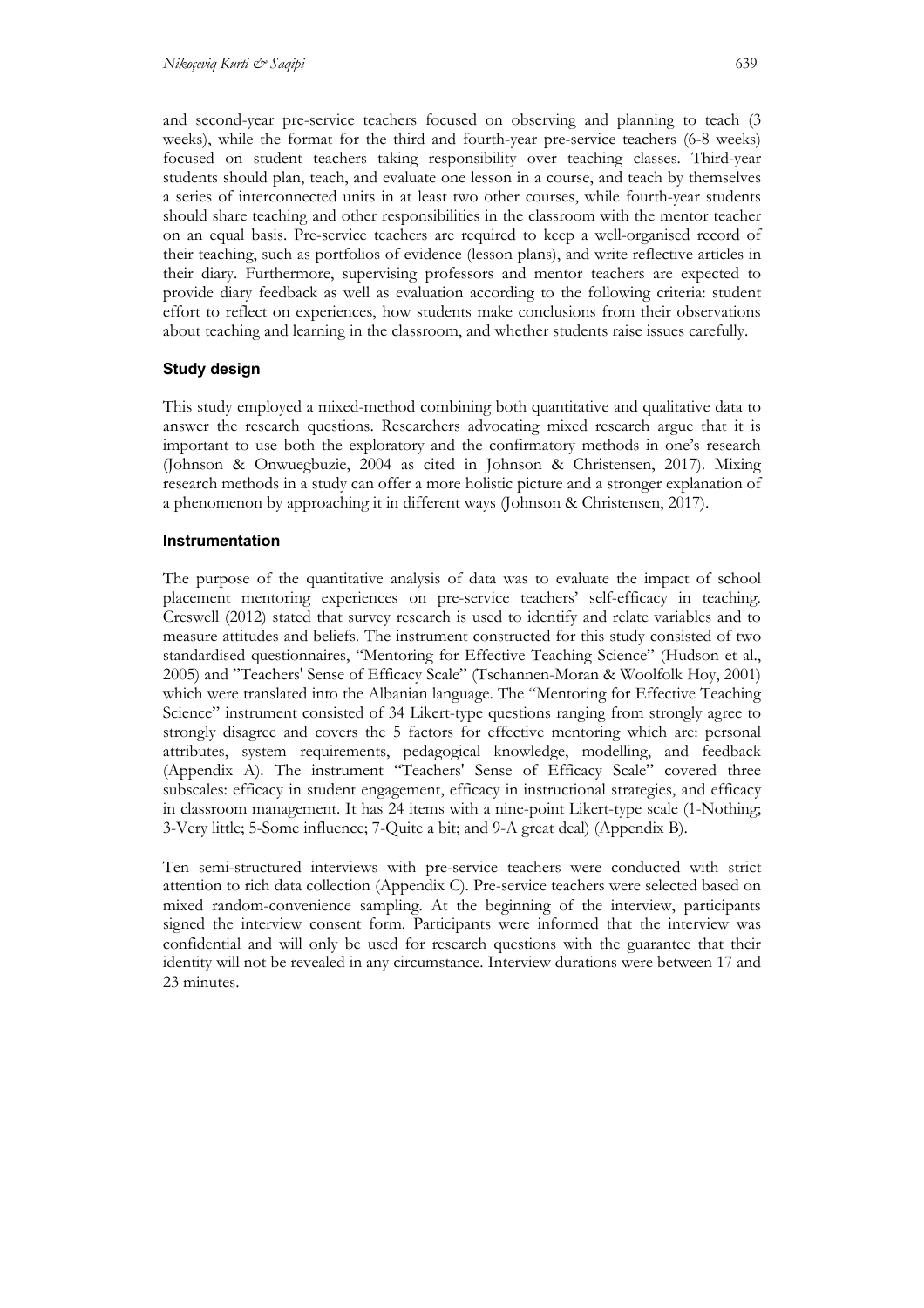#### **Sample and sampling**

The context for this study is a primary teacher education program. The survey was conducted with a sample of 210 third and fourth-year student teachers enrolled in a Kosovar 4-year bachelor program at the University of Prishtina for elementary teacher education after their last teaching practicum in Prishtina elementary schools. The main criterion for inclusion of pre-service teachers in this survey was finishing the teaching practicum successfully before being part of the survey. The third-year students finished the teaching practicum during the fifth semester (winter period), whilst the fourth-year students completed the teaching practicum during the eighth semester (summer period) in the academic year 2020/2021.

Out of 220 respondents, 210 questionnaires are validated and considered for analysis. Adopting systematic random sampling techniques, 110 third-year students (52.4%) and 100 fourth-year students (47.6%), from which 197 students (93.8%) are female while 13 students (6.2%) are male, participated in the survey. Third-year students completed the questionnaires in the presence of this study researcher, while the fourth-year students completed it online because of the pandemic situation and lockdown. The first author managed and collected the data, and there wasn't any relationship between the researcher and participants. A demographic summary is presented in Table 1.

| Characteristic     | Description | N   | $\frac{0}{0}$ |
|--------------------|-------------|-----|---------------|
| Year of study      | 3rd year    | 110 | $52.4\%$      |
|                    | 4th year    | 100 | 47.6%         |
| Gender             | Female      | 197 | 93.8%         |
|                    | Male        | 13  | $6.2\%$       |
| Place of residence | Urban       | 101 | 48.1%         |
|                    | Rural       | 109 | 51.9%         |
| Age                | 18-22       | 148 | 70.5%         |
|                    | $23 - 26$   | 47  | $22.4\%$      |
|                    | $27 - 32$   | 10  | $4.8\%$       |
|                    | $32+$       | .5  | $2.4\%$       |

Table 1: Demographic characteristics of the sample (N=210)

In order to understand more aspects of the research, the semi-structured interviews consisting of several questions (Appendix C) were conducted with 10 pre-service teachers (3rd and 4th year of studies at bachelor level who participated in the survey) of the Faculty of Education at the University of Prishtina. The age of the students ranged from 20 to 26 years old. Eight (8) students were female while two (2) were male (Table 2). Interviews were conducted using the virtual platforms *Zoom* and *Google Meet*. These two virtual platforms were used depending on the request of the interviewee. Both virtual mediating experiences were the same. No connectivity problems or technical delays occurred.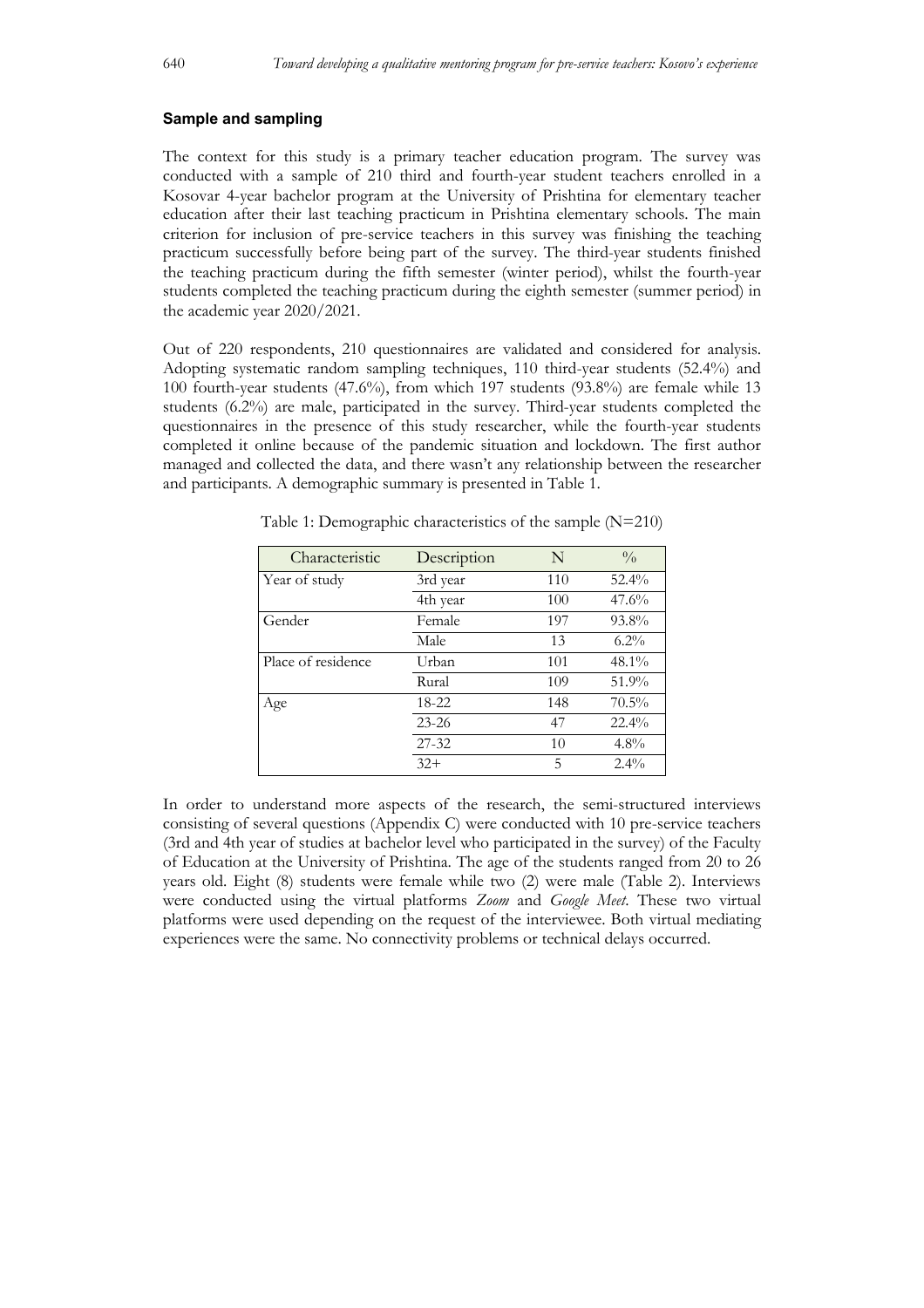| Code             | Age | Gender | Year of<br>study | Mentor<br>teacher<br>age | Mentor teacher<br>gender | Duration of<br>interview |  |
|------------------|-----|--------|------------------|--------------------------|--------------------------|--------------------------|--|
| <b>S01</b>       | 21  | F      | 3rd              | $31 - 40$                | F                        | $18 \text{ min}$         |  |
| S <sub>0</sub> 2 | 21  | F      | 3rd              | $31 - 40$                | F                        | $20 \text{ min}$         |  |
| S <sub>03</sub>  | 21  | F      | 3rd              | $21 - 30$                | F                        | $20 \text{ min}$         |  |
| S <sub>04</sub>  | 20  | F      | 3rd              | $41 - 50$                | F                        | $17 \text{ min}$         |  |
| S <sub>05</sub>  | 22  | F      | 3rd              | $21 - 30$                | F                        | $23 \text{ min}$         |  |
| S <sub>06</sub>  | 26  | F      | 4th              | $21 - 30$                | F                        | $17 \text{ min}$         |  |
| S <sub>07</sub>  | 22  | F      | 4th              | $31 - 40$                | F                        | $20 \text{ min}$         |  |
| S <sub>08</sub>  | 25  | М      | 4th              | $31 - 40$                | F                        | $20 \text{ min}$         |  |
| S <sub>09</sub>  | 23  | М      | 4th              | $31 - 40$                | F                        | $23 \text{ min}$         |  |
| S <sub>10</sub>  | 22  | F      | 4th              | $31 - 40$                | F                        | $20 \text{ min}$         |  |

Table 2: Demographic characteristics of interview participants

The study was conducted with institutional approval on the basis that the research meets ethical standards and does not present harm to human life and the environment.

## **Data collection and analysis**

The survey was conducted two months after the pre-service teachers had completed their teaching practicum. The questionnaire was distributed to respondents in-person and online. The questionnaire was anonymous and respondents were entirely free from any pressure in time or other constraints so that they could be truthful with their opinions. Additionally, participants did not have to provide any personally identifiable information in either questionnaire. Complete confidentiality was ensured by the researcher. The researchers determined that the data distributions were non-normal using Kolmogorov-Smirnov and Shapiro-Wilk tests. These tests were used to test the normality of data in order to determine if a variable is normally distributed in a population. As the data did not meet the normality assumptions, Wilcoxon signed-rank tests were used to test if two sets of pairs differed in a statistically significant manner, and Spearman rank correlations were conducted to measure the degree of association between each independent variable (fivefactors) and dependent variable (teaching self-efficacy).

The interviews were administered individually by a researcher. A thematic analysis method was used to identify, analyse and report the themes within the qualitative data. The goal of thematic analysis is to identify themes, specifically patterns in the data that are important or interesting, and use these themes to address the research or say something about an issue (Maguire & Delahunt, 2017). The qualitative data were analysed using Braun & Clarke's (2006) six-phase guide, by initially becoming familiar with the data, generating initial codes, searching for themes, reviewing the themes, defining themes, and writing up.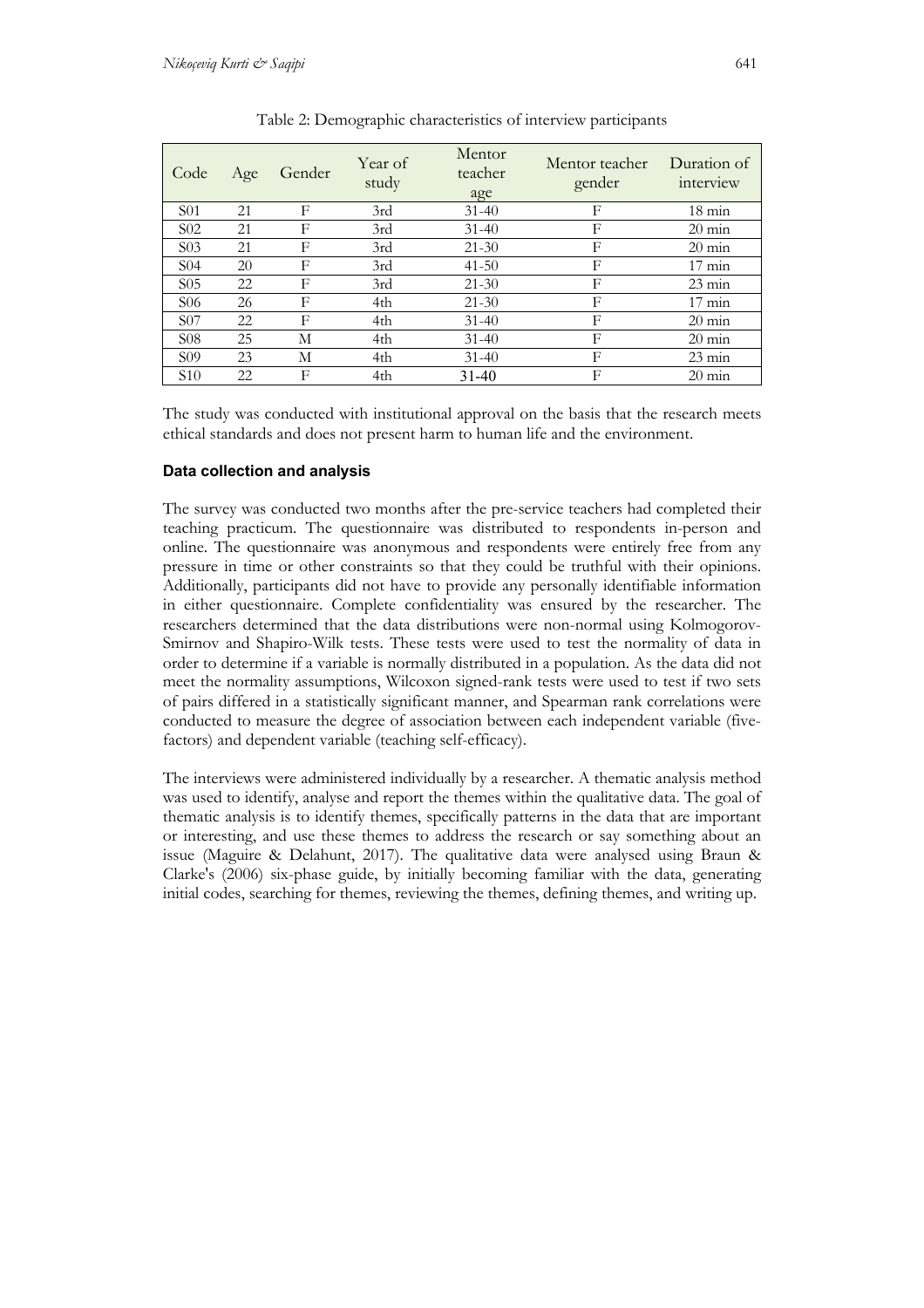## **Findings**

#### **Quantitative research findings**

Results are presented by descriptive statistics to provide pre-service teachers' perceptions on their mentoring experience after last teaching practicum in school settings (see Appendix A). The overall mean of 3.90 (SD=.97) indicates that pre-service teachers had positive mentoring experiences during their teaching practicum. Personal attributes had the highest mean score,  $4.13$  (SD=.865), while modelling was placed second with a mean score of 4.02 (SD=.755). According to the order of the dimensions based on group means, pedagogical knowledge was placed third. The two factors with low mean scores were system requirements  $(M=3.84, SD=910)$  and feedback  $(M=3.61, SD=841)$ . The highest mean score was obtained on mentors' personal attributes and the most commonly reported experience was "the mentor has a good rapport with the primary students" (M=4.46, SD=0.852) which is an item of the "modelling" factor. The least reported experience was "the mentor provided me with written feedback on my teaching" (M=2.95, SD=1.283) which is an item of the "feedback" factor.

The findings regarding the level of pre-service teachers' self-efficacy in teaching reported the mean scores ranging from 7.35 to 7.56 on a nine-point scale (see Appendix B). The mean of 7.45 (SD=.97) indicates a high level of teaching self-efficacy of the students participating in the research ( $N = 210$ ). Based on the results, the highest mean score was obtained on teaching self-efficacy in instructional strategies  $(M=7.56, SD=1.02)$ , while the lowest mean score was obtained on teaching self-efficacy in classroom management (M=7.35, SD=1.05). Specifically, the highest mean score was obtained on self-efficacy to get students to believe they can do well in school work (M=7.82, SD=1.286), while the lowest was for self-efficacy to control disruptive behaviour in the classroom (M=7.03, SD=1.486).

As displayed in Table 3, Wilcoxon signed-rank test results show that there were no significant differences between pre-service teachers' self-efficacy in student engagement and self-efficacy in classroom management  $(Z=-1.812, p=.070)$ .

|                                                           | Instructional strategies - Classroom management Instructional strategies -<br>Student engagement | - Student engagement | Classroom management |  |  |
|-----------------------------------------------------------|--------------------------------------------------------------------------------------------------|----------------------|----------------------|--|--|
|                                                           | $-3.464$ (a)                                                                                     | $-1.812$ (b)b        | $-4.734$             |  |  |
| Asymp. sig. (2-tailed)                                    | .001                                                                                             | .070                 | .000                 |  |  |
| (a) Based on negative ranks; (b) Based on positive ranks. |                                                                                                  |                      |                      |  |  |

Table 3: Pairwise comparisons for teaching self-efficacy (Wilcoxon signed ranks test)

However, there was a statistically significant difference between students' self-efficacy in instructional strategies and self-efficacy in student engagement  $(Z=3.464, p=.001)$ , and between students' self-efficacy in instructional strategies and self-efficacy in classroom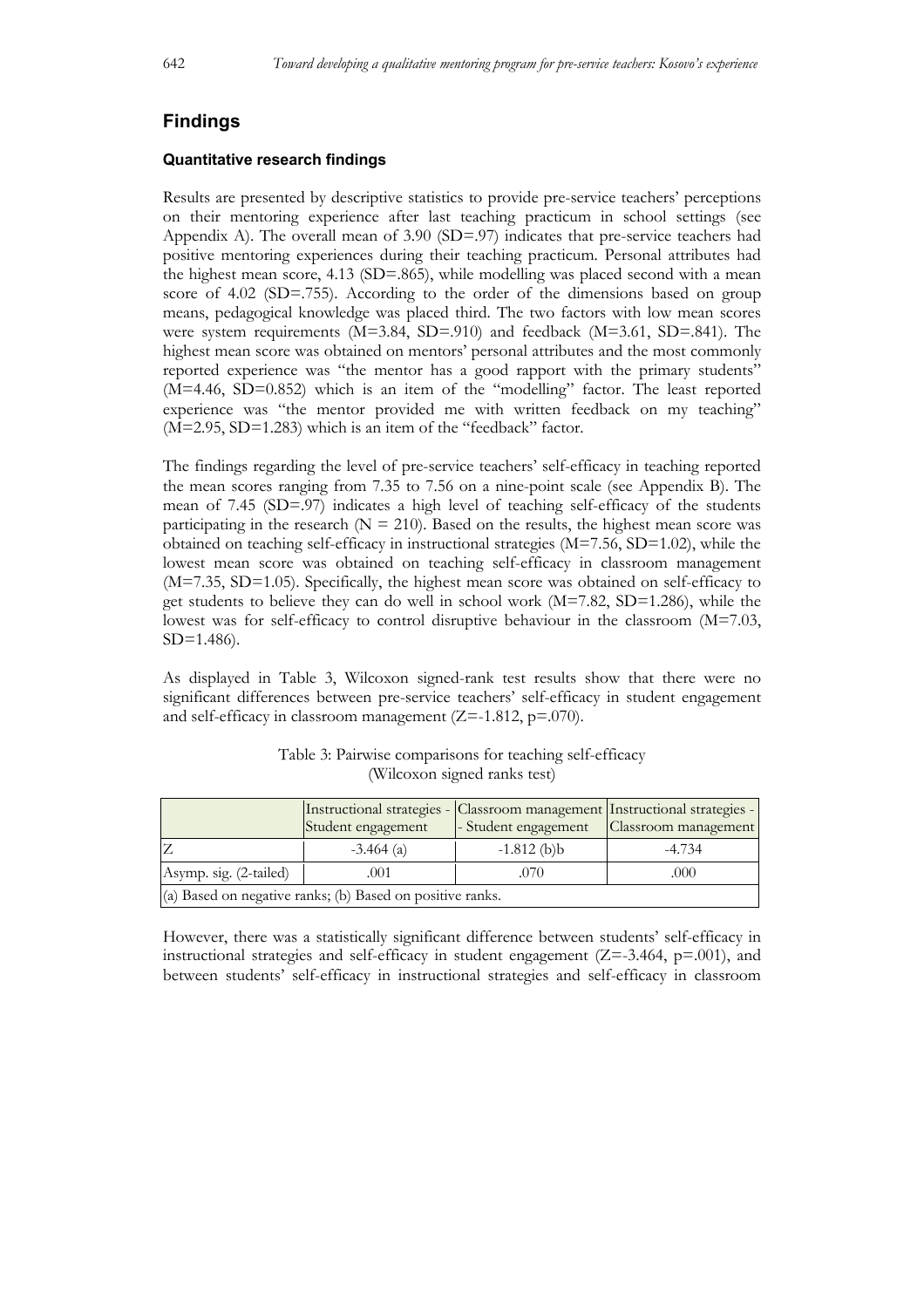management ( $Z = -4.734$ ,  $p = .000$ ). Results showed that pre-service teachers have selfefficacy to use instructional strategies effectively at a higher level than to engage all pupils in learning and manage the classroom.

Table 4 presents the findings for the third research question regarding the relationship between each of the five factors for effective mentoring and pre-service teachers' level of self-efficacy in student engagement, classroom management, and instructional strategies.

|              |                 | Self-efficacy in<br>student<br>engagement | Self-efficacy in<br>instructional<br>strategies | Self-efficacy in<br>classroom<br>management | Self-efficacy in<br>teaching |
|--------------|-----------------|-------------------------------------------|-------------------------------------------------|---------------------------------------------|------------------------------|
| Personal     | Spearman's rho  | $0.183**$                                 | $0.193**$                                       | $0.200**$                                   | $0.207**$                    |
| attributes   | Sig. (2-tailed) | 0.008                                     | 0.005                                           | 0.004                                       | 0.003                        |
|              | N               | 210                                       | 210                                             | 210                                         | 210                          |
| System       | Spearman's rho  | 0.128                                     | $0.140*$                                        | $0.185**$                                   | $0.170*$                     |
| requirements | Sig. (2-tailed) | 0.064                                     | 0.043                                           | 0.007                                       | 0.014                        |
|              | N               | 210                                       | 210                                             | 210                                         | 210                          |
| Modelling    | Spearman's rho  | 0.106                                     | $0.146*$                                        | $0.191**$                                   | $0.166*$                     |
|              | Sig. (2-tailed) | 0.126                                     | 0.034                                           | 0.006                                       | 0.016                        |
|              | N               | 210                                       | 210                                             | 210                                         | 210                          |
| Pedagogical  | Spearman's rho  | 0.111                                     | $0.138*$                                        | $0.201**$                                   | $0.171*$                     |
| knowledge    | Sig. (2-tailed) | 0.108                                     | 0.046                                           | 0.003                                       | 0.013                        |
|              | N               | 210                                       | 210                                             | 210                                         | 210                          |
| Feedback     | Spearman's rho  | $0.151*$                                  | $0.152*$                                        | $0.156*$                                    | $0.169*$                     |
|              | Sig. (2-tailed) | 0.029                                     | 0.028                                           | 0.024                                       | 0.014                        |
|              | N               | 210                                       | 210                                             | 210                                         | 210                          |

Table 4*:* Relationship between pre-service teachers' mentoring experience (five-factor model) and their level of self-efficacy in three subscales

The Spearman rank correlation is a non-parametric test that is used to measure the degree of association between two variables. A p-value less than  $0.05 \leq 0.05$  is statistically significant. The results show that there is a weak positive correlation but statistically significant ( $r = 0.207$  \*\*,  $p < 0.01$ ) between the students' satisfaction with mentoring on personal attributes and their level of teaching self-efficacy (in all three subscales). Also, a weak positive but the statistically significant relationship has resulted between the provision of feedback by the mentor and pre-service teachers' level of teaching selfefficacy in all subscales (r = .169  $*$ , p <0.05). The results show that there was no statistically significant relationship between the three other factors of the mentoring model (providing information on system requirements ( $r = .128$ ,  $p > 0.05$ ), modelling teaching practices ( $r = .106$ , p $> 0.05$ ), and pedagogical knowledge, ( $r = .111$ , p $> 0.05$ ) and the level of pre-service teachers' self-efficacy in student engagement. On the other hand, all five factors of the mentoring model have a weak positive but statistically significant correlation with students' level of self-efficacy in two other subscales (instructional strategies and classroom management). Results indicate that pre-service teachers felt more effective at engaging all students in learning if they received effective mentoring on personal attributes and feedback on their teaching practices from their assigned mentors.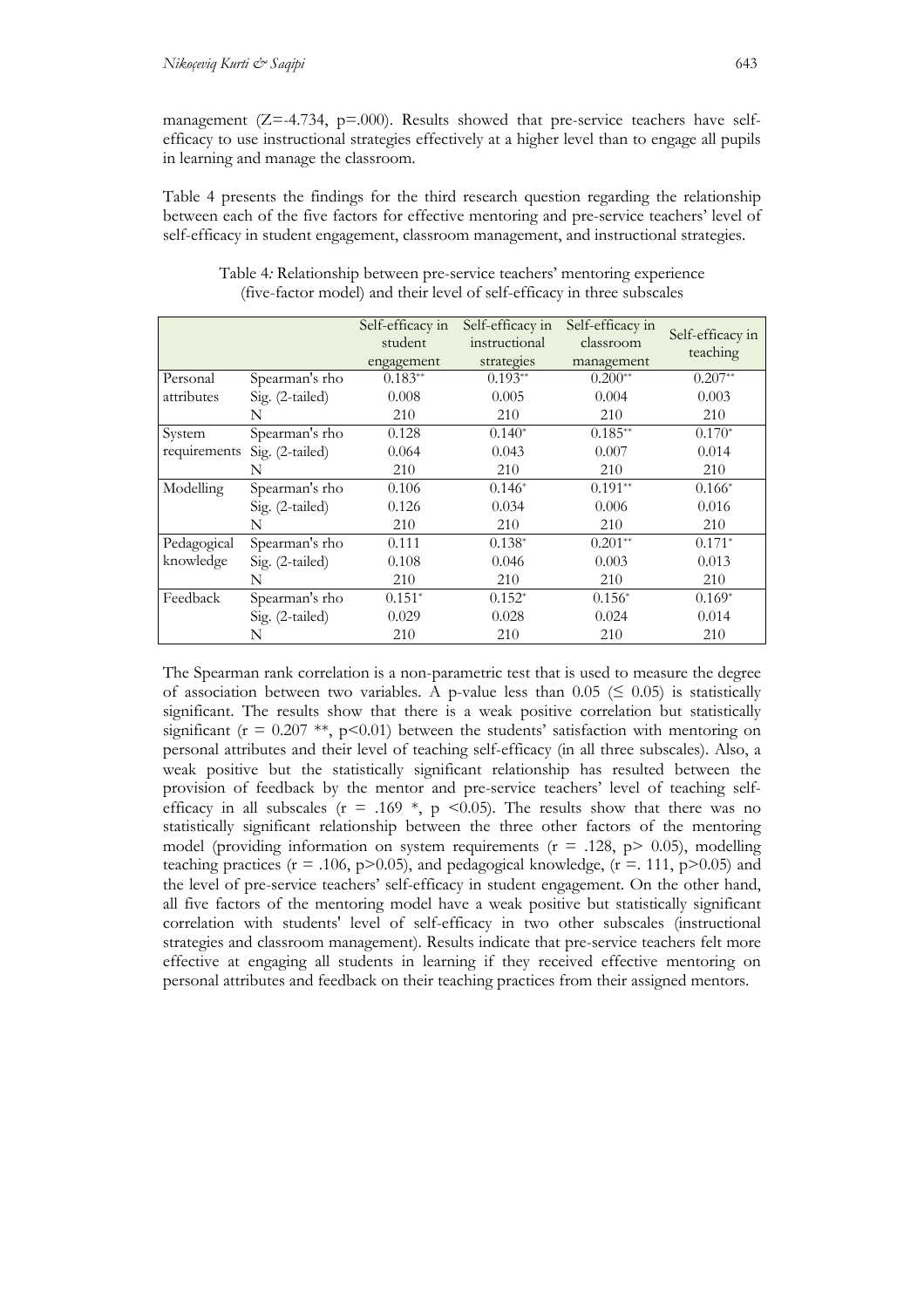#### **Qualitative research outcomes**

This section presents the outcomes from interviews with 10 pre-service teachers. The themes with the main findings derived from the interview are presented in Figure 2. The findings are related to the research question posed in the study: "According to pre-service teachers, which mentoring practices and approaches affected the development of their teaching self-efficacy beliefs?" Six major themes emerged as the data were reviewed and coded according to the inductive analysis approach, by two separate coders. Figure 2 shows that the themes derived from the interview data are related to mentor teachers' pedagogical methods, personal attributes, modelling of teaching practices and communication, provision of constructive feedback, lack of rapport between mentorstudent, and lack of support and commitment by school and faculty.



Figure 1: Mentoring practices and approaches that affect pre-service teachers' teaching self-efficacy beliefs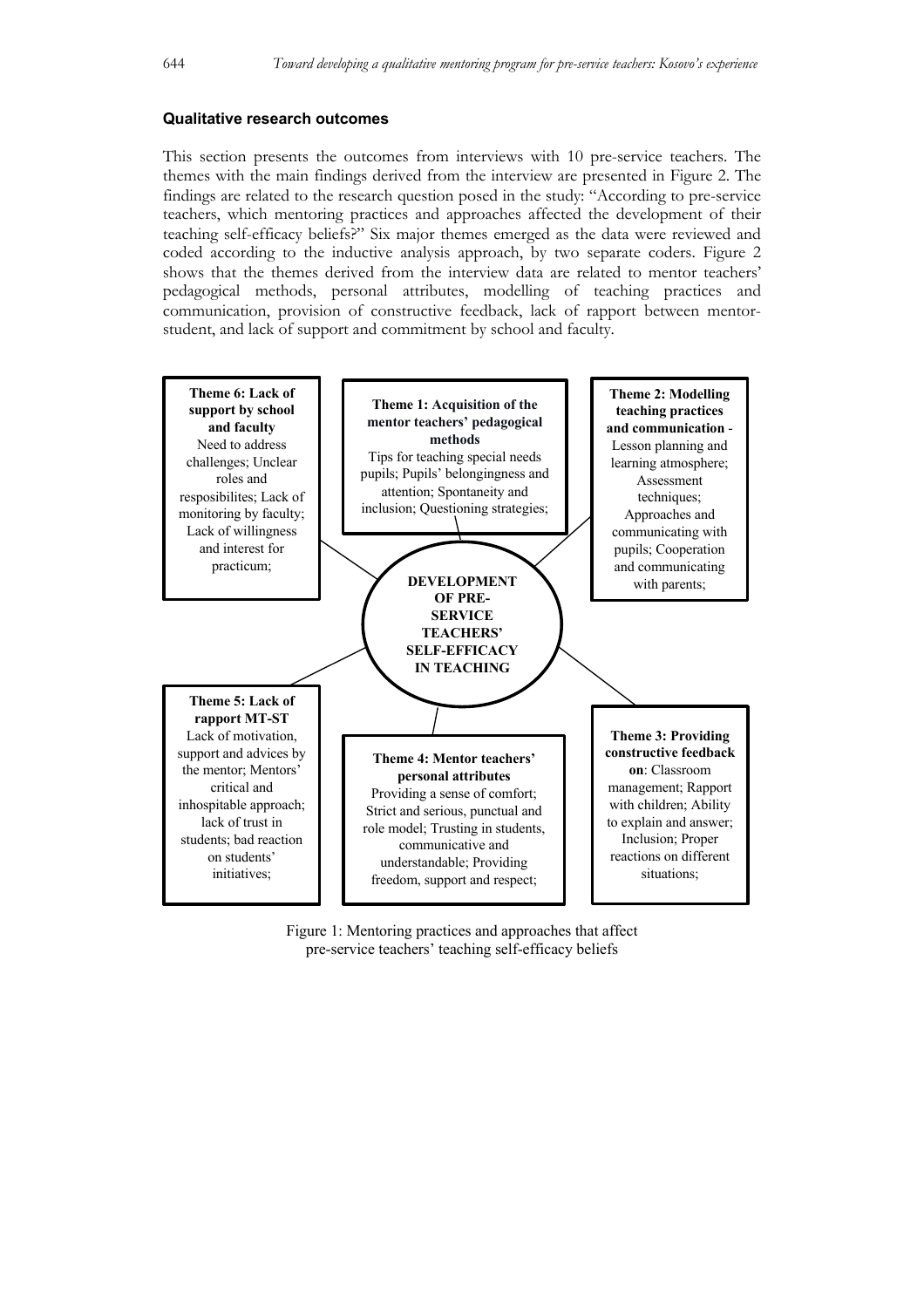## **Acquisition of the mentor teachers' pedagogical methods**

Based on the results of the interview analysis, it can be noted that students emphasised the key role of the teacher in creating a sense of belonging, security, and freedom of children in the classroom.

Teacher taught me how to give children that sense of security, that they should not only depend on the teacher but also create trust in their classmates … so, they can have that sense of security to ask freely and express their opinion (S07).

Also, students said that mentors explained how to approach pupils with special needs and the different activities pre-service teachers can provide for them. "*Approaching pupils with special needs was challenging. I learned how to provide activities they like*" (S04). Students said that they learned from the mentor teachers how to accept spontaneity in the classroom and that any event that happens by chance can be included in the lesson. "*By seeing how the teachers include games in the lesson, I have realised that children are more focused and remember the lesson more easily if the lesson is fun*" (S03). Students showed that teachers have used different forms of student relaxation to have their attention back to learning.

## **Modelling teaching practices and communicating with children and parents**

According to interviewed students, the ways in which mentor teachers provided a supportive environment and how they achieved student inclusion in learning were quite motivating. "*Teacher explained to me how to link learning outcomes to teaching and learning activities and to assessment"* (S01). Students emphasised that they were familiar with assessment structure and how to assess and grade pupils' projects. Furthermore, students said that mentors were collaborating in lesson planning and measuring the achieved outcomes. The interviewed students admitted that approaching children and communicating with them was their biggest challenge and concern. They said that during the teaching practice they tried to adapt to the children and learn as much as possible about how to approach them.

The approach was the first point I tried to master. All the time I was concerned about if I'm achieving the goal. Then, can I give answers to everyone so that it does not make a difference in the answer? (S09).

Students also said that in addition to understanding the ways of communicating and reporting to parents, they also understand the degree of closeness they need to maintain with parents.

## **Providing constructive feedback to pre-service teachers during mentoring**

Despite the small number of teaching lessons provided in front of students and the lack of time for the teachers' feedback, pre-service teachers said that through teacher feedback, they understood more about their shortcomings, raised self-confidence, and understood the attributes that a future teacher should have. Furthermore, students said that they learned from the mentors' feedback how to create close rapport with pupils and how to use this in classroom management.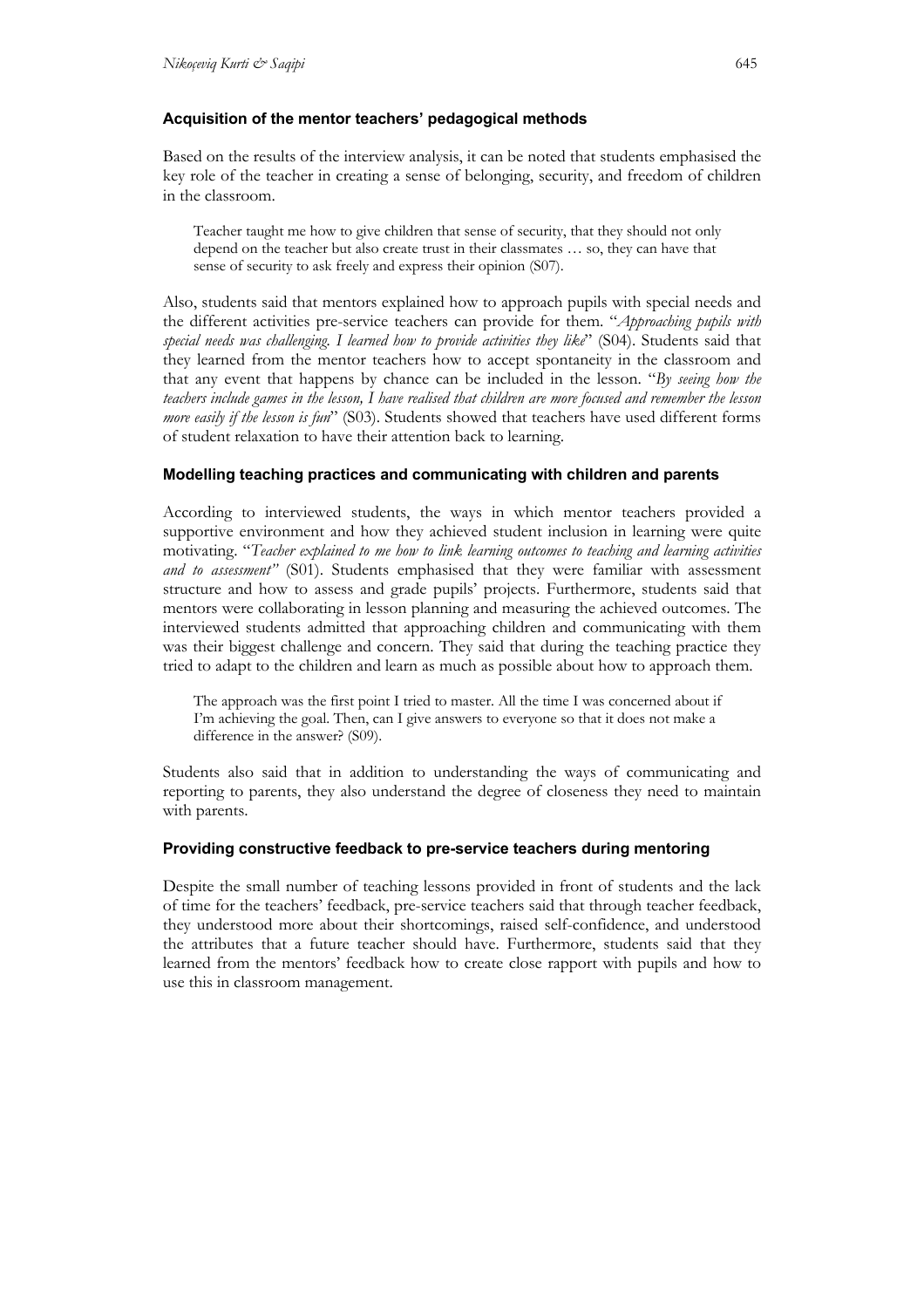I am rather quiet as a person and did not have it easy to talk in front of students. At the end of the practicum, the mentor teacher told me that I developed in this regard and that I was very kind to the pupils" (S01).

Among others, students emphasised that they learn how to understand different situations and how to react to them properly.

I had a lot of support from my school mentor, I have constantly received good comments and support, which has made me feel good so that I can have more selfconfidence (S09).

Even if they made minor mistakes, pre-service teachers said that the way that the teachers treated them in such cases and their positive approach has influenced the pre-service teachers' encouragement for improvement.

After I taught the lesson, the teacher told me where I should read more slowly or how to ask the children, so small details that matter and were for my own good (S03).

The students emphasised that the feedback from the mentor teacher has increased their self esteem and that it has encouraged them to incorporate a variety of activities into their lesson plans and to initiate the learning process in this way.

## **Mentors' attributes as motivators for developing values of future teachers**

According to students' statements, mentor teachers had provided good models of positive approach and close communication while creating confidence and freedom in students.

For me, the mentor's approach was very important. It made me feel much safer. If it hadn't been for her to make me feel very free, I probably wouldn't have been able to be trained much (S09);

She told me that she is ready to answer every question whenever in doubt… she helped me in everything (S07).

Above all, students emphasised that the sense of comfort in the classroom and support in every aspect has raised their self-confidence and they do not hesitate to get involved in teaching.

The fact that she has made me feel comfortable has given me some confidence that I was ready and I insisted on taking part in every step of my practice. I even tried to do it myself because I knew she would not prejudge me (S06).

Among other things, students emphasised hospitality, trust in pre-service teachers, space for engagement, unprejudiced atmosphere, and encouragement for continuous development with positive comments as some of the factors that influenced the increase of their sense of self-efficacy in teaching.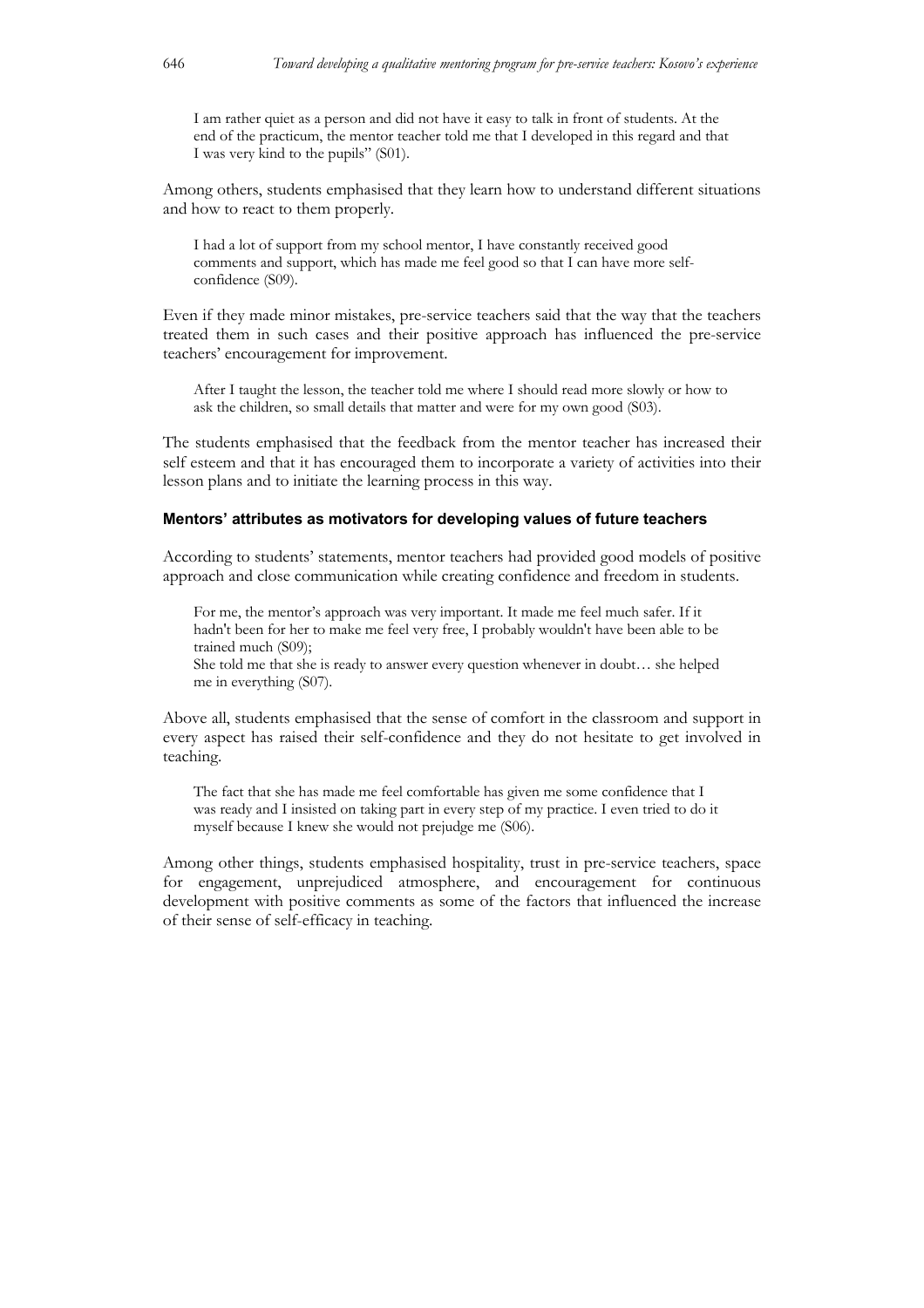#### **Lack of close student-teacher mentoring relationships**

According to the statements of the interviewed students, in some cases there was a lack of support from mentor teachers for their involvement in teaching; therefore the creation of a close relationship was not possible.

The teacher was neither motivating nor close (S06); I think it is very important initially to create respect, to feel loved, and be close to the teacher. But I did not have the opportunity to learn much from the teacher because her reaction was bad. She made me feel guilty (S01).

In some cases, students said that teachers minimised opportunities for students to get involved or did not disrupt their routine to give students space to contribute. Among others, they expresed the need to address the situation if they do not match with their mentor teacher.

You do not even have the right to choose a mentor teacher. This is the teacher, like it or not. You spent eight weeks in her class. It is also very important how you fit in with someone (S10).

Adapting to the mentoring teacher is very important. If this does not happen, students asked to replace their mentor, but is not offered by the faculty.

#### **Lack of support and commitment from school and faculty for professional development of the students**

The interviewed students emphasised that they feel neglected and even not welcomed in the school due to the lack of good coordination with the faculty.

The rapport between mentor teachers and university supervisors is missing. Monitoring by university supervisors should be mandatory, at least once a week (S04); The mentor teachers' mood was down when they saw us in their classroom. I thought, why they should not like us, we help the teachers in the classroom (S02).

The interviewed students said that due to the lack of cooperation between the faculty and the school, they were not interested in the internship and their involvement in it was not taken seriously.

This is also the reason why students' interest in internships has decreased. I do not know if you have noticed but most students lack enthusiasm for internships. They are not happy that there is no interest from either the mentor teachers or the university supervisors (S06).

Students said they need support during the challenges in practice, which is not being offered by the faculty so far. They emphasised that the interest of mentors encourages their initiative to work harder and therefore requires more frequent meetings and visits with university supervisors.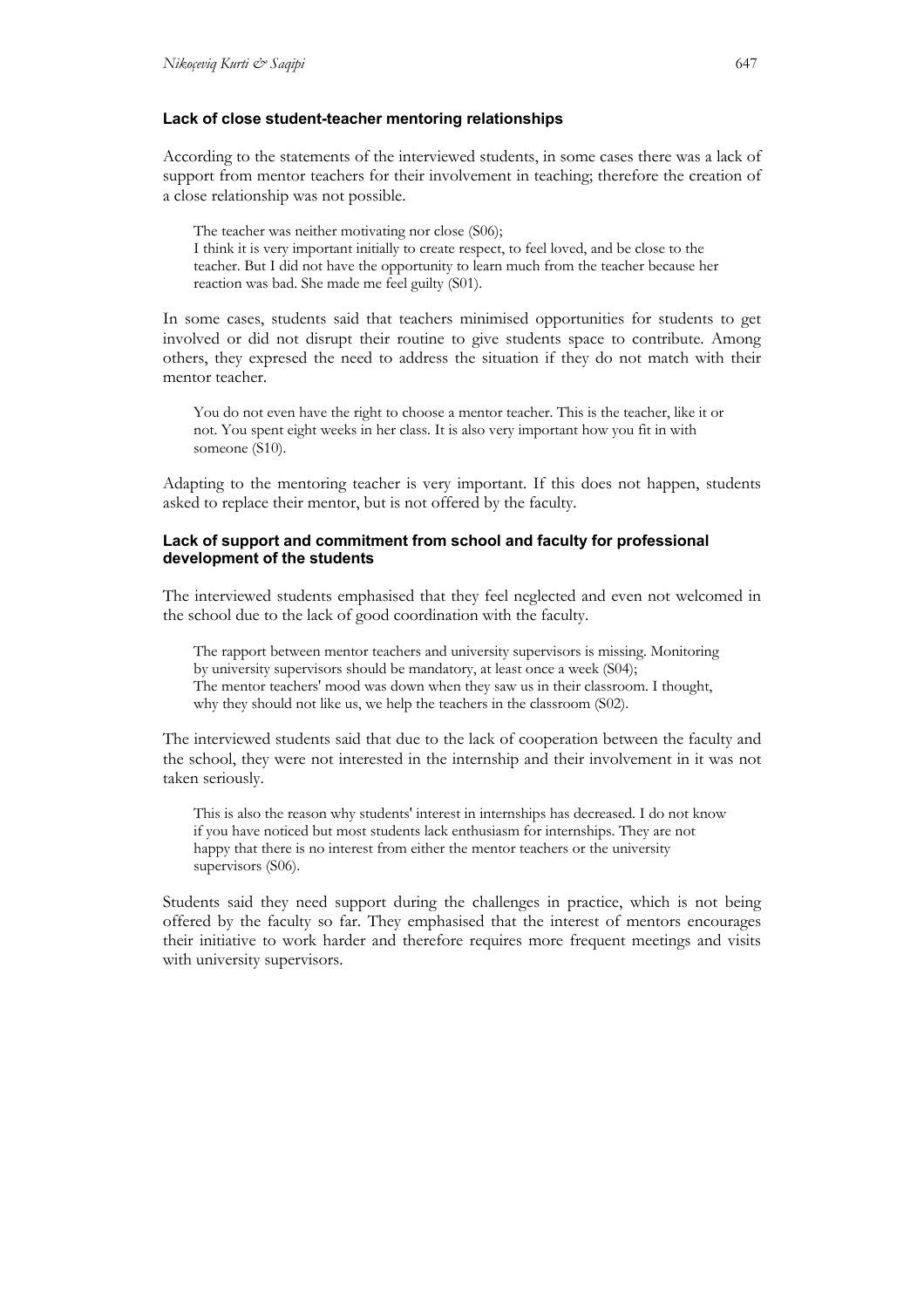## **Discussion**

The results show that mentor teachers have shown a high level of personal attributes and modelling of teaching practices, while they have lagged regarding providing feedback and information on the system requirements. The results of the present study relate to the findings of other studies (Galamay-Cachola et al., 2018; Duah, 2010; Turpeinen, 2018; Vásquez Carrosa et al., 2019), who reported that pre-service teachers were mentored greatly by the mentor teachers in terms of personal attributes. These studies have shown (see also Hudson 2004, 2010; Sempowicz & Hudson, 2011) that personal attributes are fundamental in the mentoring process, and their provision can ultimately strengthen the professional development of pre-service teachers. According to Kaplan and Garner (2017), pre-service teachers may become less confident and display a higher level of insecurity and anxiety, if their mentor teacher fails to provide emotional support and a nurturing relationship with them.

The low level of students' satisfaction with feedback provision is an indicator that the students are seldom in charge of organising lessons and that mentors do not provide adequate feedback regarding students' performance during the teaching practicum. These results can be compared to other studies in the context of Kosovo (see Nikoçeviq-Kurti & Saqipi, 2020; Gjelaj et al., 2020) which shed light on the influence of the mentoring culture in which mentor teachers do not perceive providing feedback as part of their duty and therefore, they pay little attention to their role as feedback providers. Furthermore, a study by Gjelaj et al. (2020) found that the content of six syllabi of the course "Pedagogical Practice" at the Faculty of Education of the University of Prishtina reflected a more limited scope of elements in the dimension of system requirements and pedagogical knowledge. The low level of feedback provision by mentor teachers is concerning. According to Hudson and Millwater (2008), students feel more successful when they obtain constructive feedback, which helps them increase their confidence and improve their performance. Opposite results from those of the present study are shown in other studies (see Hudson et al., 2009; Virtič et al., 2021), which show that final-year student teachers reported that their mentors provided feedback regularly, but their mentoring lacked significantly in personal attributes and system requirements.

The majority of students have reported a high level of self-efficacy in teaching, with an average score of 7.45 (on a 9-point scale). These findings are consistent with findings in other studies (Ngidi & Ngidi, 2019; Senler & Sungur, 2013; Swan et al., 2011) which have also reported a high level of students' self-efficacy in teaching. In the present study, students reported a lower level of self-efficacy in classroom management. Therefore primary education programs should include classroom management courses in their curriculum. Çakmak (2008) found that pre-service teachers' biggest concern is classroom management. This research suggests that the content of courses about classroom management provided in teacher training programs should be reviewed. According to Kass and Miller (2015), it is possible that educators and teachers are not aware of the importance of developing a sense of self-efficacy in the classroom. Just transmitting knowledge and information is not enough when it comes to self-efficacy. One of the most likely in-school factors affecting decisions to leave the profession includes poor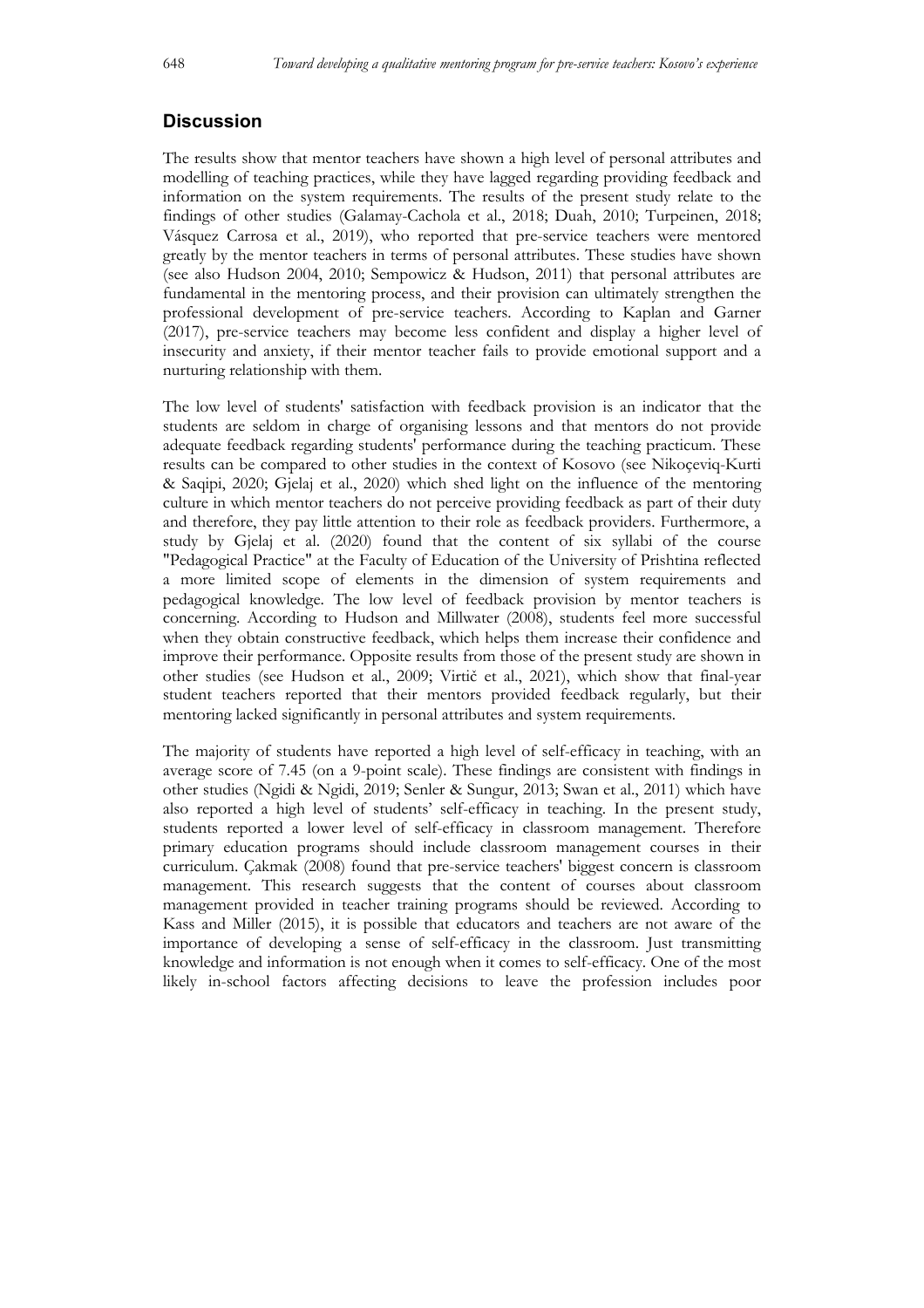Consistent with findings of previous studies, the present study has shown a significant, positive correlation between students' school placement mentoring experience, and their self-efficacy in teaching (see Berg & Smith, 2018; Martins et al., 2015; Rupp & Becker, 2021; Simsar & Jones, 2021). Pre-service teachers who reported more positive experiences with mentors' attributes and feedback felt more effective in student engagement. Results showed that students need a positive mentoring experience in all five factors to feel more effective to use instructional strategies and classroom management. This study suggests that it would be preferable for the training of mentors to be done in concordance with the five factors of effective mentoring because the mentors that have undergone this sort of training have shown to be more effective and have offered more mentoring practices (Hudson & McRobbie, 2003). The central argument is that pre-service teachers' school placement mentoring experiences relate to their level of teaching self-efficacy. Therefore, it matters that pre-service teachers' perceptions of their experiences influence how they invest in the practicum.

The interview findings demonstrated the importance of establishing close rapport between mentors and students to open the way for additional support and effective mentoring opportunities. When mentors and students have not established a positive rapport from the beginning of the mentoring process, students have experienced a lack of motivation, anxiety, concerns, or loss of interest in the teaching practicum. This may prevent students from achieving a mastery experience. These findings accord with the results in previous studies reporting on the obstacles that can occur due to poor communication and cooperation between mentors and students (Bird & Hudson, 2015; Erbilgin, 2014; Kilburg, 2007). Studies suggest that it would be more effective if the match between pre-service teachers and their mentors was more selective and if the number of trained mentor teachers was increased (Hudson & McRobbie, 2004; St. John et al., 2018).

# **Conclusions**

This study offers a deeper comprehension of the quality of the mentoring program in Kosovo and also contributes to the current literature on how future teachers should be prepared and supported during initial teacher education programs. Findings indicate that pre-service teachers' school placement mentoring experiences are related positively to their level of teaching self-efficacy. The lack of close mentoring relationships combined with the lack of institutional (faculty) support and commitment to student professional development has a negative impact on pre-service teachers' perceptions of their experiences. Thus, these perceptions influence motivation and their interest in teaching practicum. Participants in this study indicated the importance of teacher personal attributes, such as enthusiasm for teaching and a supportive student-mentor relationship, for the development of their teaching self-efficacy beliefs. The low level of student satisfaction with the mentor teachers' feedback indicates that students are more observers than practitioners in the classroom. They lack feedback on their positive aspects and areas that require further improvement. Results indicate that pre-service teachers have the self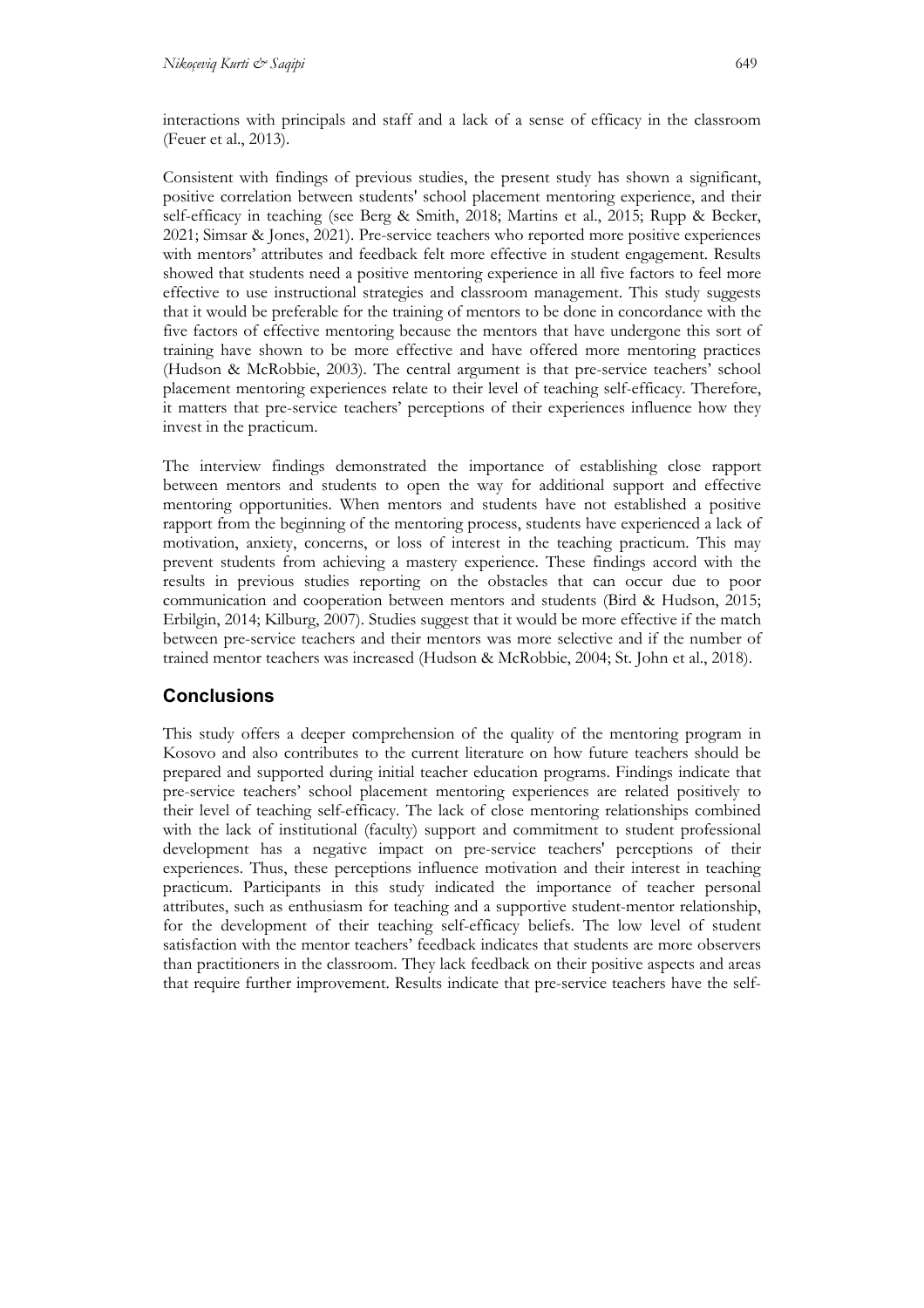efficacy to use instructional strategies effectively at a higher level than to engage all students in learning and manage the classroom. Pre-service teachers find classroom management a difficult process, including establishing routines during learning activities, controlling disruptive behaviour in the classroom, and dealing with challenging students who tend to ruin a lesson.

Findings indicate that the quality of mentoring may be enhanced when mentors include in their mentoring attributes such as hospitality, openness to collaboration, non-judgmental approach, space for engagement, and encouragement of pre-service teachers to take initiatives. This study also points to the importance of matching students and mentors, which is often one of the most challenging aspects of mentoring programs. Lack of close mentoring relationships, lack of institutional support, and commitment to student professional development have affected pre-service teachers' motivation and interest in teaching practicum.

## **Limitations and further research**

This study has three main limitations. First, the level of self-efficacy perceived by the preservice teachers depended on their honest self-reporting in the questionnaires. Secondly, the majority of respondents and interviewees are female, influenced by the fact that this gender constitutes the majority of primary pre-service teachers. Another limitation of this study may be the fact that it is unclear whether students' initial experiences during previous school placement affected their level of self-efficacy.

Further research should explore pre-service teachers' level of self-efficacy in teaching in relation to other factors linked with mentoring variables, such as the matching process, goal settings, and trained mentor teachers. Longitudinal studies can also be conducted to track the evolution of students' self-efficacy beliefs based on their mentoring experience after each teaching practicum during four years of initial teacher education.

## **References**

- Abun, D., Natividad, E. B., Nicolas, M. T., Magallanes, T. & Mansueto, J. M. (2021). Examining the effect of teacher's self-efficacy on job satisfaction. *International Journal of Research in Business and Social Science,* 10(8)*,* 338-349. https://doi.org/10.20525/ijrbs.v10i8.1503
- Abdulhussain, A. H., Jabor, I. A. & Ghani, A. A. (2017). The role of self-confidence effectiveness for English language learners. *Mustansiriya Journal of Arts,* 41(77), 1-21. https://www.iasj.net/iasj/article/122939

Bandura, A. (1986). *Social foundations of thought and action: A social cognitive theory*. Prentice-Hall. https://www.pearson.com/uk/educators/higher-education-educators/program/Bandura-Social-Foundations-of-Thought-and-Action-A-Social-Cognitive-Theory/PGM360384.html Bandura, A. (1997). *Self-efficacy: The exercise of control*. W. H. Freeman.

Bandura, A. (2008). An agentic perspective on positive psychology*.* In S. J. Lopez (Ed.), *Positive psychology: Exploring the best in people, Vol. 1. Discovering human strengths* (p. 167-196). Praeger Publishers. https://www.abc-clio.com/products/d5776c/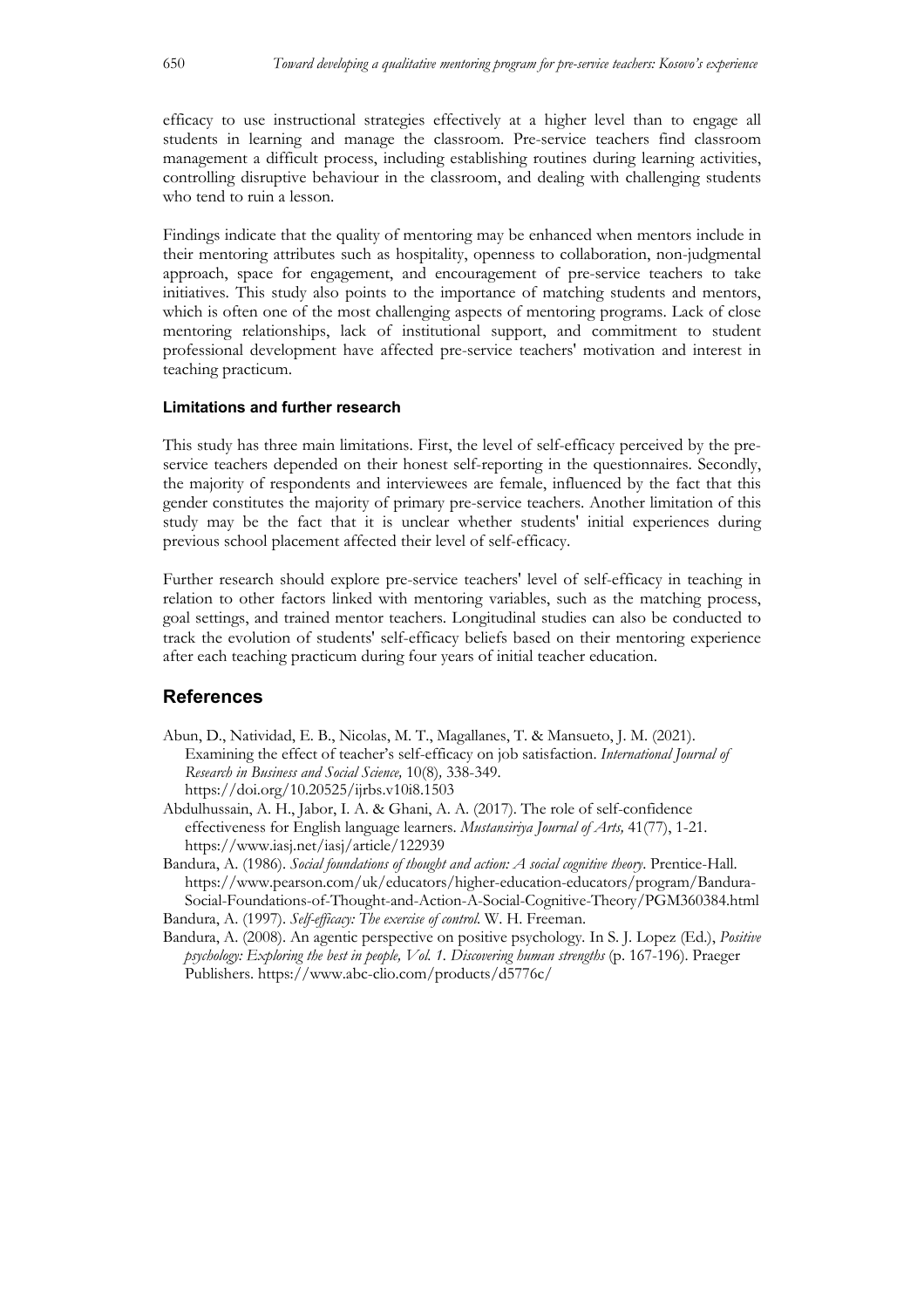- Berg, D. A. G. & Smith, L. F. (2018). The effect of school-based experience on preservice teachers' self-efficacy beliefs. *Issues in Educational Research,* 28(3), 530-544. http://www.iier.org.au/iier28/berg.pdf
- Bird, L. & Hudson, P. (2015). Investigating a model of mentoring for effective teaching. *Journal of Teaching Effectiveness and Student Achievement,* 2(2), 11-21. https://bit.ly/369G35C
- Bjørndal, C. R. P. (2020). Student teachers' responses to critical mentor feedback: A study of face-saving strategies in teaching placements. *Teaching and Teacher Education,* 91, article 103047. https://doi.org/10.1016/j.tate.2020.103047
- Braun, V. & Clarke, V. (2006). Using thematic analysis in psychology. *Qualitative Research in Psychology,* 3(2), 77-101. https://doi.org/10.1191/1478088706qp063oa
- Brouwers, A. & Tomic, W. (2000). A longitudinal study of teacher burnout and perceived selfefficacy in classroom management. *Teaching and Teacher Education,* 16(2), 239-253. https://doi.org/10.1016/S0742-051X(99)00057-8
- Burn, K. & Mutton, T. (2015). A review of 'research-informed clinical practice' in initial teacher education. *Oxford Review of Education,* 41(2), 217-233. https://doi.org/10.1080/03054985.2015.1020104
- Çakmak, M. (2008). Concerns about teaching process: Student teachers' perspectives. *Educational Research Quarterly*, 31(3), 58-77. https://files.eric.ed.gov/fulltext/EJ788430.pdf
- Cartwright, S. (2016). A critical reflection on my learning and its integration into my professional practice. *Gifted Education International,* 32(1), 67-75. https://doi.org/10.1177/0261429415575120
- Clarke, A., Triggs, V. & Nielsen, W. (2014). Cooperating teacher participation in teacher education: A review of the literature. *Review of Educational Research,* 84(2), 163-202. https://doi.org/10.3102/0034654313499618
- Creswell, J. W. (2012). *Educational research: Planning, conducting, and evaluating quantitative and qualitative research* (4th ed.). Pearson .
- Çolak, İ., Yorulmaz, Y. İ. & Altınkurt, Y. (2017). Öğretmen özyeterlik inancı ölçeği geçerlik ve güvenirlik çalışması [The validity and reliability study of teacher self-efficacy beliefs scale]. *Muğla Sıtkı Koçman University Journal of Education,* 4(1), 20-32. https://doi.org/10.21666/muefd.319209
- Dellinger, A. B., Bobbett, J. J., Olivier, D. F. & Ellett, C. D. (2008). Measuring teachers' selfefficacy beliefs: Development and the use of the TEBS-Self. *Teaching and Teacher Education,*  24(3) 751-766. https://doi.org/10.1016/j.tate.2007.02.010
- Duah, F. K. (2010). Benchmarking mentoring practices for effective teaching of mathematics and science. In *BSRLM Proceedings: Vol 30 No 3,* Newcastle University, 13 November 2010. http://eprints.chi.ac.uk/id/eprint/3798/1/BSRLM-IP-30-3-06.pdf
- Duffin, L. C., French, B. F. & Patrick, H. (2012). The teachers' sense of efficacy scale: Confirming the factor structure with beginning pre-service teachers. *Teaching and Teacher Education,* 28(6), 827-834. https://doi.org/10.1016/j.tate.2012.03.004
- Erbilgin, E. (2014). Examining a program designed to improve supervisory knowledge and practices of cooperating teachers, *Teaching Education,* 25(3), 261-293. https://doi.org/10.1080/10476210.2014.889671
- European Commission (2013). *Teacher education and training in the Western Balkans. Is it in line with the times? Is it effective?* Regional Seminar under the auspices of the Western Balkans Platform on Education and Training, 1-15. [try https://op.europa.eu/o/opportal-service/downloadhandler?identifier=205e9015-15c6-4bab-8998-

893a03409546&format=pdf&language=en&productionSystem=cellar&part=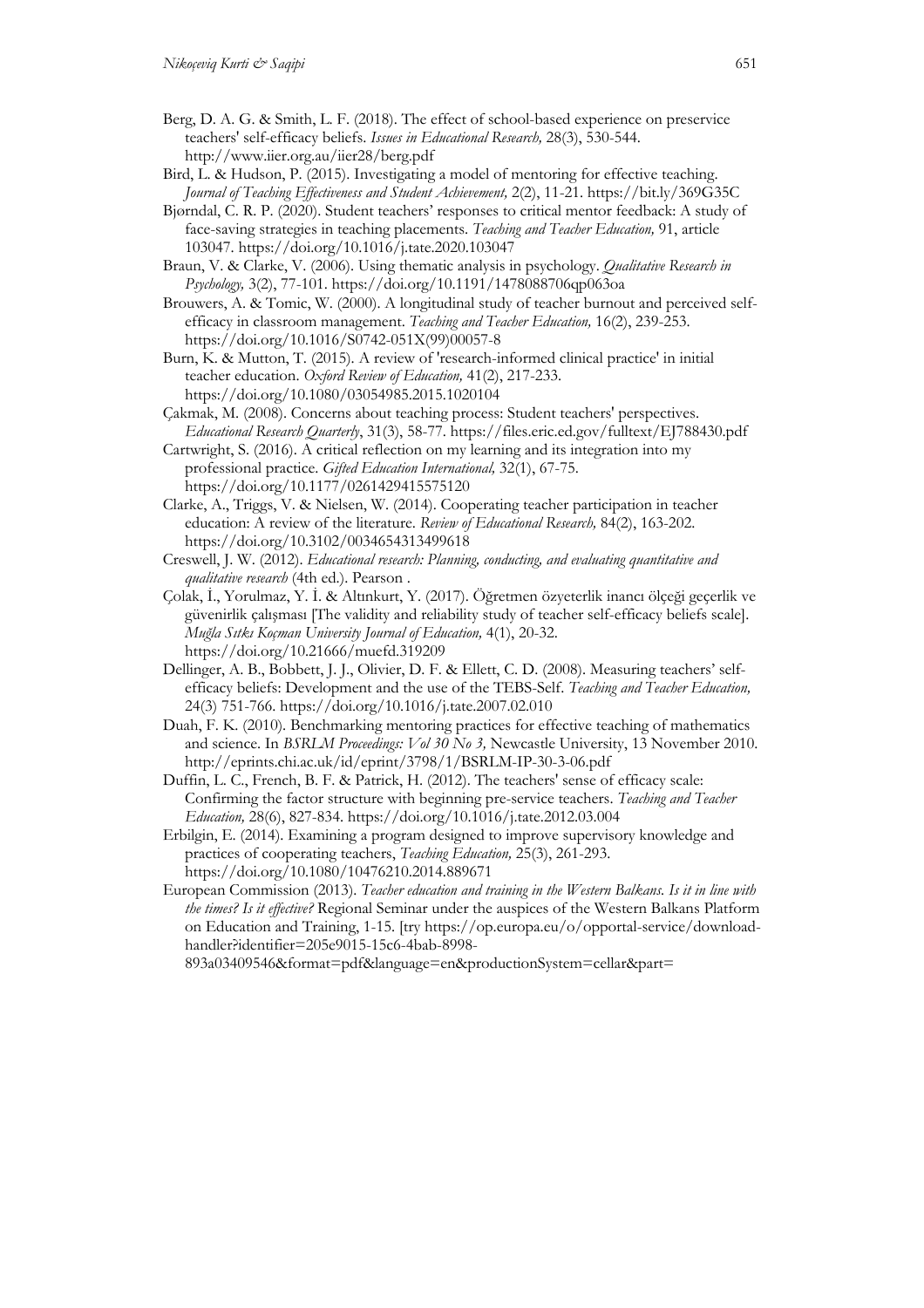- Faculty of Education, University of Prishtina (2004). *Mësimi praktik: Doracak për studentët e e Fakultetin të Edukimit* [Teaching practicum: Handbook for students of Faculty of Education]. Projekti për aftësimin e mësimdhënësve kosovarë/ Kosovar Teaching Training Program.
- Feuer, M. J., Floden, R. E., Chudowsky, N. & Anh, J. (2013). *Evaluation of teacher preparation programs: Purposes, methods, and policy options*. Washington, DC: National Academy of Education.
- https://eric.ed.gov/?q=source%3A%22National+Academy+of+Education%22&id=ED565694 Flores, I. M. (2015). Developing preservice teachers' self-efficacy through field-based science teaching practice with elementary students. *Research in Higher Education Journal,* 27, 1-19. https://files.eric.ed.gov/fulltext/EJ1056173.pdf
- Futter, K. & Staub, F. (2017). Asymmetries in thematic and interactional control in productive mentoring dialogues. Poster presented at the Annual Meeting of the American Educational Research Association. San Antonio, Texas, USA, April 2017. http://kathrinfutter.ch/kf/texte/Futter\_Staub\_Poster\_AERA\_2017.pdf
- Galamay-Cachola, S., Aduca, M. C. M. & Calauagan, F. C. (2018). Mentoring experiences, issues, and concerns in the student-teaching program: Towards a proposed mentoring program in teacher education. *IAFOR Journal of Education*, 6(3), 7-24. https://doi.org/10.22492/ije.6.3.01
- Gan, X. (2019). A survey on self-efficacy of English majors: Exploring its correlation with time management and strategy use. *Theory and Practice in Language Studies,* 9(12), 1624-1629. https://doi.org/10.17507/tpls.0912.20
- Gjelaj, M., Kaçaniku, F. & Saqipi, B. (2020). Understanding mentoring role as a step towards improving quality of teacher education: Kosovo experience. *International Journal of Education Economics and Development*, 11(2), 188-203. https://doi.org/10.1504/ijeed.2020.10027904
- Hascher, T. & Hagenauer, G. (2016). Openness to theory and its importance for student teachers' self-efficacy, emotions and classroom behaviour in the practicum. *International Journal of Educational Research*, 77(1), 15-25. https://doi.org/10.1016/j.ijer.2016.02.003
- Honicke, T. & Broadbent, J. (2016). The influence of academic self-efficacy on academic performance: A systematic review. *Educational Research Review,* 17*,* 63-84. https://doi.org/10.1016/j.edurev.2015.11.002
- Hudson, P. (2004a). Specific mentoring: A theory and model for developing primary science teaching practices. *European Journal of Teacher Education,* 27(2), 139-146. https://doi.org/10.1080/0261976042000223015
- Hudson, P. (2004b). From generic to specific mentoring: A five-factor model for developing primary teaching practices. In *Australian Association of Research in Education (AARE) Conference Melbourne 2004*. https://www.aare.edu.au/data/publications/2004/hud04076.pdf
- Hudson, P. (2010). Mentors report on their own mentoring practices. *Australian Journal of Teacher Education,* 35(7), 30-42. https://doi.org/10.14221/ajte.2010v35n7.3
- Hudson, P. (2013). Developing and sustaining successful mentoring relationships. *Journal of Relationships Research,* 4(1), 1-10. https://doi.org/10.1017/jrr.2013.1
- Hudson, P. (2014). Feedback consistencies and inconsistencies: Eight mentors' observations on one preservice teacher's lesson. *European Journal of Teacher Education,* 37(1), 63-73, https://doi.org/10.1080/02619768.2013.801075
- Hudson, P. & McRobbie, C. (2003). Evaluating a specific mentoring intervention for preservice teachers of primary science. Paper presented at the Annual Meeting of the Australian Association of Research in Education (AARE) Conference, Auckland. https://eprints.qut.edu.au/179/1/AARE-Mcrobbie.pdf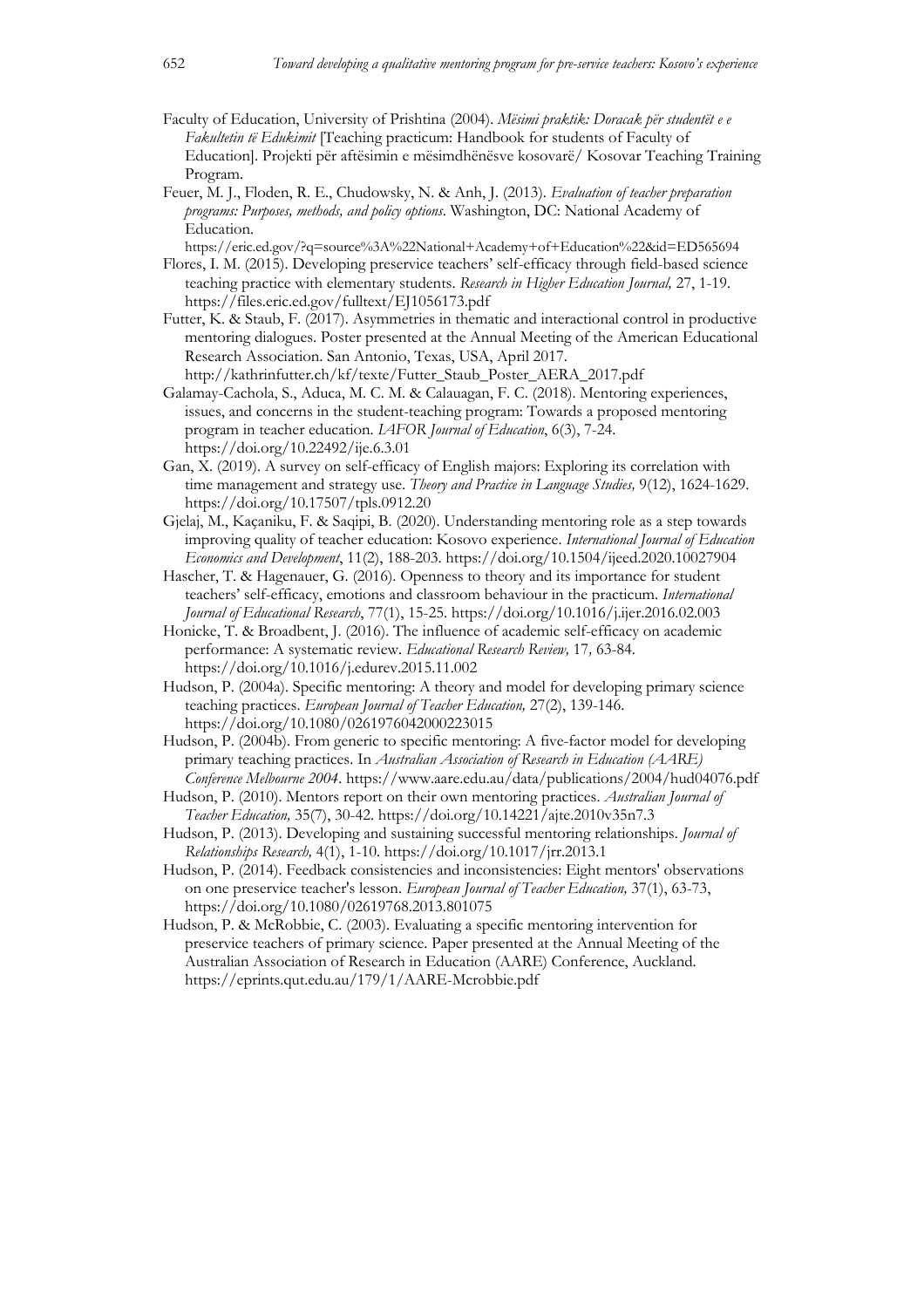- Hudson, P. & Millwater, J. (2008). Mentors' views about developing effective English teaching practices. *Australian Journal of Teacher Education,* 33(5). https://doi.org/10.14221/ajte.2008v33n5.1
- Hudson, P., Skamp, K. & Brooks, L. (2005). Development of an instrument: mentoring for effective primary science teaching. *Science Education,* 89(4), 657-674. https://doi.org/10.1002/sce.20025
- Hudson, P., Usak, M. & Savran-Gencer, A. (2009). Employing the five-factor mentoring instrument: Analysing mentoring practices for teaching primary science. *European Journal of Teacher Education,* 32(1), 63-74. https://doi.org/10.1080/02619760802509115
- Ismail, M. & Jani, H. (2016). Self-efficacy assessment to predict GPA grade scores of students. *International Journal of Science and Research,* 5(3), 1424-1427. https://www.ijsr.net/archive/v5i3/NOV161486.pdf
- Johnson, R. B. & Christensen, L. (2017). *Educational research: Quantitative, qualitative, and mixed approaches.* Thousand Oaks, CA: SAGE Publications. [7th ed.] https://us.sagepub.com/enus/nam/educational-research/book259335
- Kaplan, A. & Garner, J. K. (2017). A complex dynamic systems perspective on identity and its development: The dynamic systems model of role identity. *Developmental Psychology,* 53(11), 2036-2051. https://doi.org/10.1037/dev0000339
- Kass, E. & Miller, E. (2015). Teacher-education programs & teacher trainees` sense of professional efficacy. *Journal of Pedagogy, Pluralism, and Practice,* 7(1), 127-152. https://digitalcommons.lesley.edu/jppp/vol7/iss1/8
- Kilburg, G. M. (2007). Three mentoring team relationships and obstacles encountered: A school-based study. *Mentoring & Tutoring: Partnership in Learning*, 15(3), 293-308. https://doi.org/10.1080/13611260701202099
- Klassen, R. M. & Durksen, T. L. (2014). Weekly self-efficacy and work stress during the teaching practicum: A mixed methods study. *Learning and Instruction,* 33, 158-169. https://doi.org/10.1016/j.learninstruc.2014.05.003
- Knoblauch, D. & Chase, M. A. (2015). Rural, suburban, and urban schools: The impact of school setting on the efficacy beliefs and attributions of student teachers. *Teaching and Teacher Education,* 45*,* 104-114. https://doi.org/10.1016/j.tate.2014.10.001
- MacCallum, J. (2007). Mentoring and teachers: The implications of reconceptualising mentoring. *International Journal of Learning,* 14(5), 133-140. http://researchrepository.murdoch.edu.au/id/eprint/9456
- Maguire, M. & Delahunt, B. (2017). Doing a thematic analysis: A practical, step-by-step guide for learning and teaching scholars. AISHE-J, 9(3), 3351-33514. https://ojs.aishe.org/index.php/aishe-j/article/view/335/553
- Maor, D. & McConney, A. (2015). Wisdom of the elders: Mentors' perspectives on mentoring learning environments for beginning science and mathematics teachers. *Learning Environment Research,* 18**,** 335-347. https://doi.org/10.1007/s10984-015-9187-0
- Martins, M., Costa, J. & Onofre, M. (2015). Practicum experiences as sources of pre-service teachers' self-efficacy. *European Journal of Teacher Education,* 38(2), 263-279. https://doi.org/10.1080/02619768.2014.968705
- Morris, D. B. & Usher, E. L. (2011). Developing teaching self-efficacy in research institutions: A study of award-winning professors. *Contemporary Educational Psychology,* 36(3), 232-245. https://doi.org/10.1016/j.cedpsych.2010.10.005
- Nasir, M. & Iqbal, S. (2019). Academic self efficacy as a predictor of academic achievement of students in pre service teacher training programs. *Bulletin of Education and Research,* 41(1), 33- 42. https://files.eric.ed.gov/fulltext/EJ1217900.pdf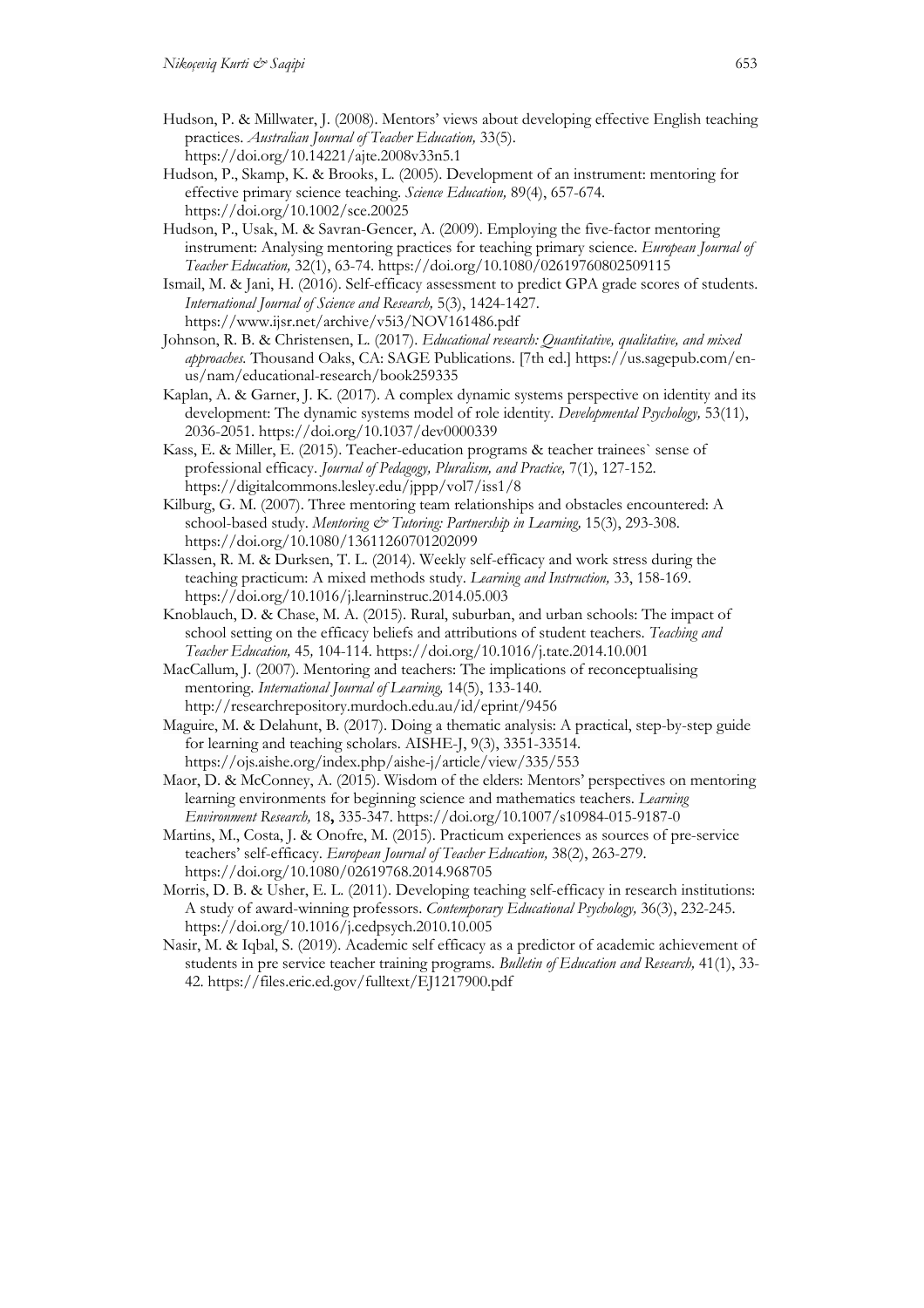- Ngidi, D. P. & Ngidi, S. A. (2019). Determination of factors influencing pre-service teachers' sense of self-efficacy. *South African Journal of Higher Education,* 33(5), 98-111. https://doi.org/10.20853/33-5-3598
- Nikoçeviq-Kurti, E. (2021). Fostering student teachers' self-efficacy and professional identity through vicarious experiences. *International Journal of Education and Psychology in the Community,*  11(1 & 2), 140-163. https://bit.ly/34FjxRH
- Nikoçeviq-Kurti, E. & Saqipi, B. (2020). Exploring the contribution of mentors' feedback on development of student teacher's lesson planning skills and instructional strategies. In J. Vogrinc & I. Devetak (Eds.), *Contemporary topics in education IV* (pp. 179-194). Faculty of Education, University of Ljubljana. http://www.pef.unilj.si/fileadmin/Datoteke/CRSN/PhD/Education-IV\_Part-I.pdf
- OECD (2016). *PISA 2015 Results (volume I): Excellence and equity in education*. Paris: OECD. https://www.oecd-ilibrary.org/education/pisa-2015-results-volume-i\_9789264266490-en
- OECD (2019). *Kosovo - Country note - PISA 2018 results*. Paris: OECD. https://www.oecd.org/pisa/publications/PISA2018\_CN\_KSV.pdf
- Pfitzner-Eden, F. (2016). Why do I feel more confident? Bandura's sources predict preservice teachers' latent changes in teacher self-efficacy. *Frontiers in Psychology,* 7, article 1486. https://doi.org/10.3389/fpsyg.2016.01486
- Poulou, M. S., Reddy, L. A. & Dudek, C. M. (2019). Relation of teacher self-efficacy and classroom practices: A preliminary investigation. *School Psychology International,* 40(1), 25-48. https://doi.org/10.1177/0143034318798045
- Rosas, C. & West, M. (2009). Teachers beliefs about classroom management: Pre-service and inservice teachers' beliefs about classroom management. *International Journal of Applied Educational Studies,* 5(1), 54-61. https://bit.ly/3vK0y30
- Rupp, D. & Becker, E. S. (2021). Situational fluctuations in student teachers' self-efficacy and its relation to perceived teaching experiences and cooperating teachers' discourse elements during the teaching practicum. *Teaching and Teacher Education,* 99*,* 1-17. https://doi.org/10.1016/j.tate.2020.103252
- Sahin-Taskin, C. (2018). Effects of active learning environments supported with self- and peer assessment on pre-service teachers' pedagogical and self-efficacy beliefs. *Asia-Pacific Journal of Teacher Education*, 46(5), 421-440. https://doi.org/10.1080/1359866X.2017.1355049
- Sempowicz, T. & Hudson, P. (2011). Analysing mentoring dialogues for developing a preservice teacher's classroom management practices. *Australian Journal of Teacher Education,*  36(8), article 1. https://doi.org/10.14221/ajte.2011v36n8.4
- Senler, B. & Sungur-Vural, S. (2013). Pre-service science teachers' teaching self-efficacy in relation to personality traits and academic self-regulation. *The Spanish Journal of Psychology,*  16(12), 1-20. https://doi.org/10.1017/sjp.2013.22
- Simsar, A. & Jones, I. (2021). Field experiences, mentoring, and preservice early childhood teachers' science teaching self-efficacy beliefs. *International Journal on Social and Education Sciences,* 3(3), 518-5534. https://doi.org/10.46328/ijonses.127
- St. John, E., Goldhaber, D., Krieg, J. & Theobald, R. (2018). How the match gets made: Exploring student teacher placements across teacher education programs, districts, and schools. *Journal of Education Human Resources*, 39(3), 261-288. https://caldercenter.org/sites/default/files/CALDER%20WP%20204-1018-1.pdf
- Swan, B., Wolf, K. & Cano, J. (2011). Changes in teacher self-efficacy from the student teaching experience through the third year of teaching. *Journal of Agricultural Education,*  52(2), 128-139. https://doi.org/10.5032/JAE.2011.02128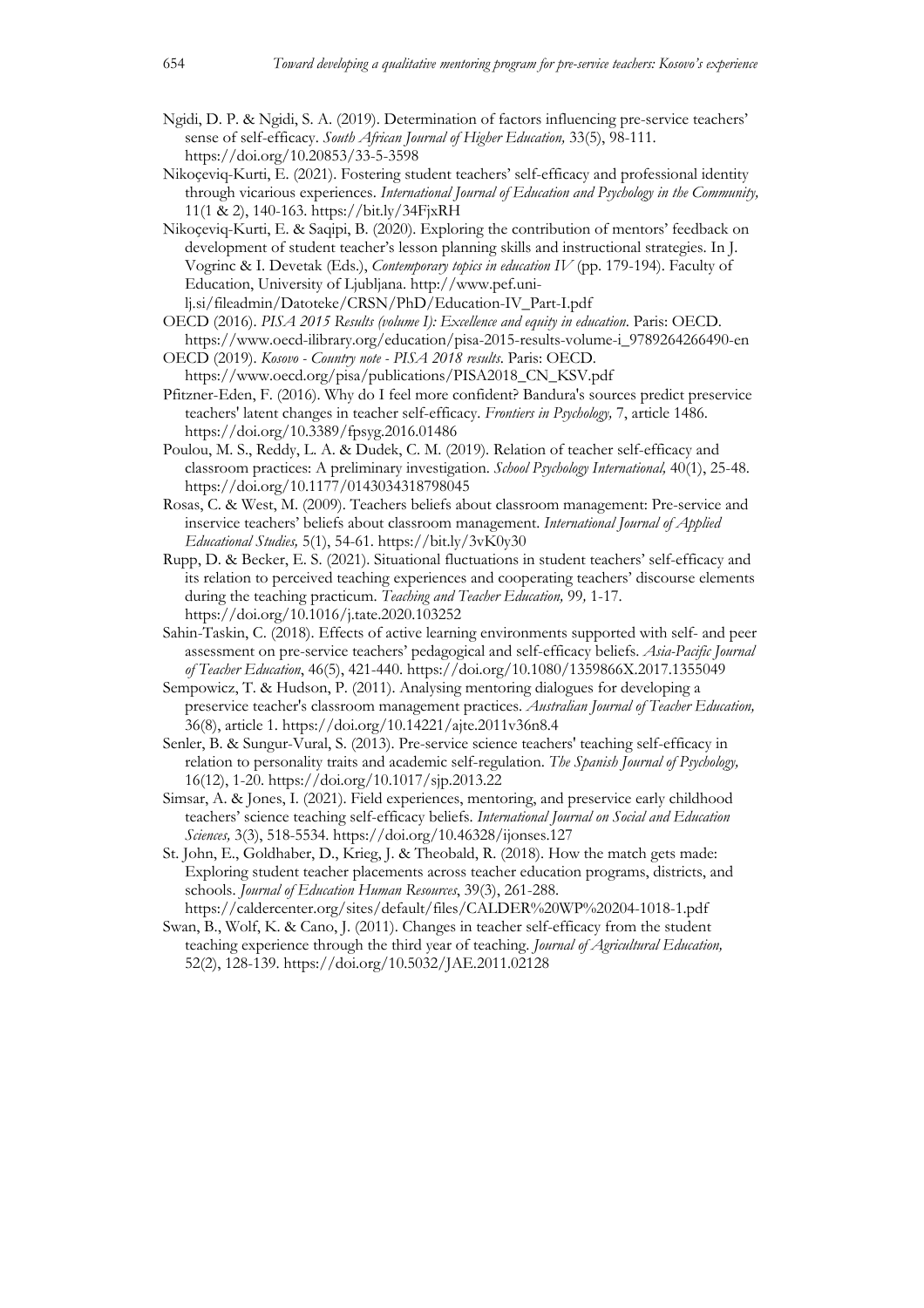- Taylor, L. & Parsons, J. (2011). Improving student engagement. *Current Issues in Education*, 14(1), 1-32. https://cie.asu.edu/ojs/index.php/cieatasu/article/view/745
- Tillema, H. H., Smith, K. & Leshem, S. (2011). Dual roles conflicting purposes: A comparative study on perceptions on assessment in mentoring relations during practicum. *European Journal of Teacher Education,* 34(2), 139-159. https://doi.org/10.1080/02619768.2010.543672
- Tschannen-Moran, M. & Woolfolk Hoy, A. (2001). Teacher efficacy: Capturing an elusive construct. *Teaching and Teacher Education,* 17(7)*,* 783-805. https://doi.org/10.1016/S0742- 051X(01)00036-1

Turpeinen, K. B. (2018). *Exploring factors of effective virtual mentoring of novice, rural K-12 teachers*. Doctoral dissertation, Walden University, USA.

https://scholarworks.waldenu.edu/dissertations/5280

- Ulferts, H. (2019). The relevance of general pedagogical knowledge for successful teaching: Systematic review and meta-analysis of the international evidence from primary to tertiary education. *OECD Education Working Papers* No. 212. https://www.oecdilibrary.org/education/the-relevance-of-general-pedagogical-knowledge-for-successfulteaching\_ede8feb6-en
- Usher, E. L. & Pajares, F. (2008). Sources of self-efficacy in school: Critical review of the literature and future directions*. Review of Educational Research,* 78(4)*,* 751-796. https://doi.org/10.3102/0034654308321456
- Van Dinther, M., Dochy, F. & Segers, M. R. (2011). Factors affecting students' self-efficacy in higher education. *Educational Research Review,* 6(2), 95-108. https://doi.org/10.1016/j.edurev.2010.10.003
- Vásquez Carrosa, C., Rosas-Maldonado, M. & Martin, A. (2019). Novice EFL teacher perceptions on their past mentoring experience. *Revista Educación,* 43(2), 1-16. https://doi.org/10.15517/revedu.v43i2.34178
- Virtič, M. P., Plessis, A. D. & Šorgo, A. (2021). In the search for the ideal mentor by applying the 'Mentoring for effective teaching practice instrument'. *European Journal of Teacher Education.* Online first. https://doi.org/10.1080/02619768.2021.1957828
- Vula, E., Berisha, F. & Saqipi, B. (2015). Introducing teacher mentoring in Kosovo schools potential and challenges for sustainability. *CEPS Journal*, 5(4), 109-124. https://doi.org/10.26529/cepsj.119
- Woolfolk Hoy, A. (2000). Changes in teacher efficacy during the early years of teaching. Paper presented at the annual meeting of the American Educational Research Association, New Orleans, LA. Session 43:22, *Qualitative and quantitative approaches to examining efficacy in teaching and learning*, April 21, 2020. https://www.researchgate.net/profile/Anita-Hoy/publication/237218148\_Changes\_in\_Teacher\_Efficacy\_During\_the\_Early\_Years\_of\_Tea ching/links/00463528a2036cfb4a000000/Changes-in-Teacher-Efficacy-During-the-Early-Years-of-Teaching.pdf
- Woolfolk Hoy, A. (2008). What motivates teachers? Important work on a complex question. *Learning and Instruction,* 18(5), 492-498. https://doi.org/10.1016/j.learninstruc.2008.06.007
- Yada, A., Björn, P. M., Savolainen, P., Kyttälä, M., Aro, M. & Savolainen, H. (2021). Preservice teachers' self-efficacy in implementing inclusive practices and resilience in Finland. *Teaching and Teacher Education,* 105*,* article 103398. https://doi.org/10.1016/j.tate.2021.103398
- Zee, M. & Koomen, H. M. Y. (2016). Teacher self-efficacy and its effects on classroom processes, student academic adjustment, and teacher well-being: A synthesis of 40 years of research. *Review of Educational Research,* 86(4), 981-1015. https://doi.org/10.3102/0034654315626801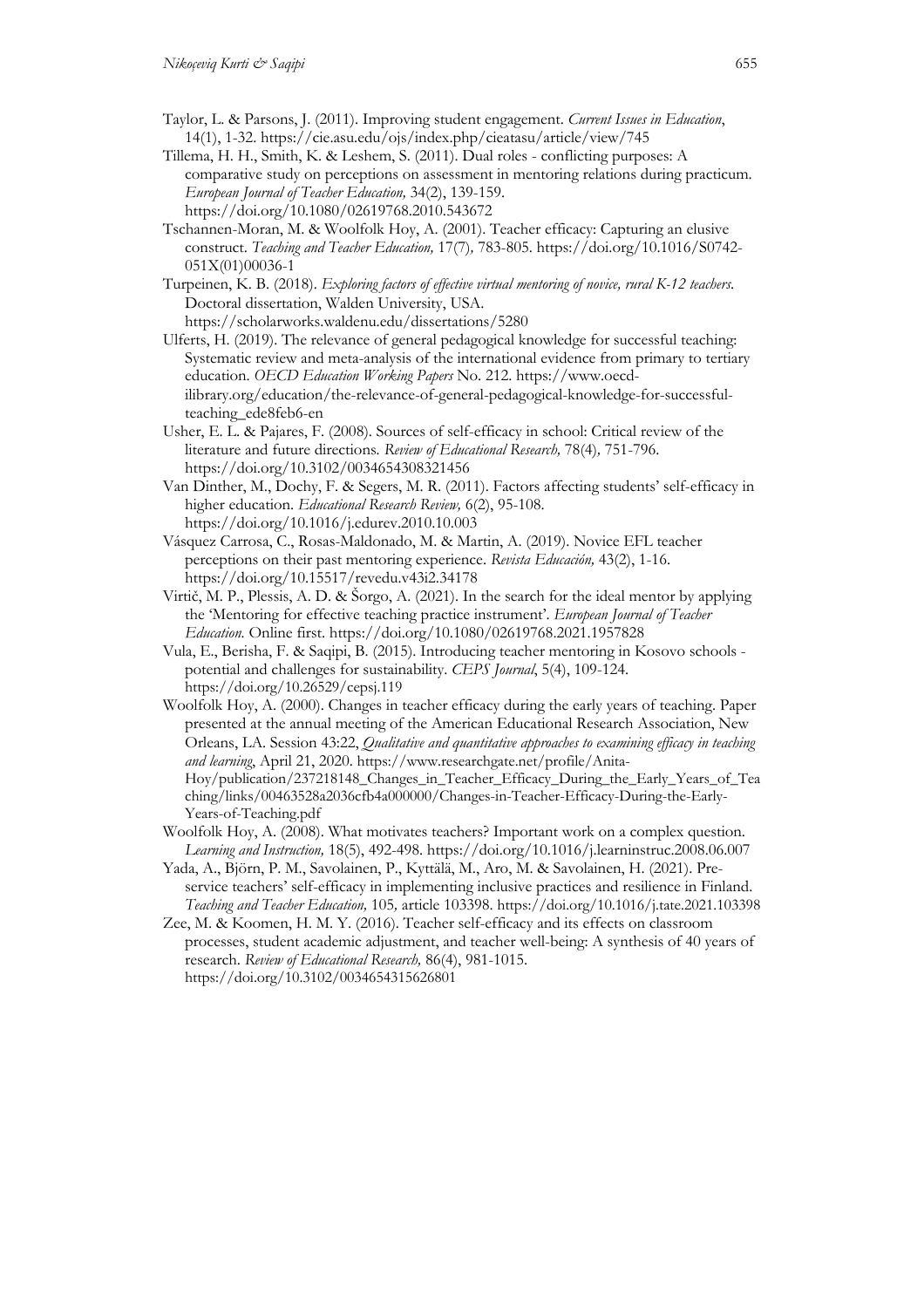## **Appendix A: Pre-service teachers' perceptions on mentoring experience based on a five-factor mentoring model**

After Hudson, Skamp and Brooks (2005). Scale points: Strongly disagree=1 to strongly agree=5

|              |                                                                | M    | SD    |
|--------------|----------------------------------------------------------------|------|-------|
| Personal     | was supportive of me for teaching                              | 4.34 | .976  |
| attributes   | seemed comfortable in talking with me about teaching           |      | .938  |
|              | instilled positive attitudes in me towards teaching            | 4.04 | 1.052 |
|              | assisted me to reflect on improving my teaching practices      | 3.86 | 1.159 |
|              | made me feel more confident as a teacher                       | 4.07 | 1.077 |
|              | listened to me attentively on teaching matters                 | 4.16 | .989  |
|              | This subscale                                                  | 4.13 | .865  |
| System       | discussed with me the school policies used for teaching        | 3.88 | 1.105 |
| requirements | outlined state curriculum documents to me                      | 3.64 | 1.205 |
|              | discussed with me the aims of teaching.                        | 3.97 | 1.095 |
|              | This subscale                                                  | 3.84 | .910  |
| Pedagogical  | guided me with lesson preparation                              | 3.93 | 1.065 |
| knowledge    | assisted me with classroom management strategies for teaching  | 3.99 | 1.067 |
|              | assisted me towards implementing teaching strategies           | 4.03 | .955  |
|              | assisted me with timetabling my lessons                        | 3.73 | 1.150 |
|              | developed my strategies for teaching                           | 3.73 | 1.110 |
|              | provided strategies for me to solve my teaching problems       | 4.03 | .992  |
|              | discussed with me questioning skills for effective teaching    | 3.91 | 1.088 |
|              | discussed with me the knowledge I needed for teaching          | 3.75 | 1.204 |
|              | gave me clear guidance for planning to teach                   | 3.79 | 1.137 |
|              | gave me new viewpoints on teaching                             | 3.95 | 1.034 |
|              | showed me how to assess the students' learning                 | 4.16 | 1.072 |
|              | This subscale                                                  | 3.92 | .830  |
| Modelling    | used language from the current primary syllabus                | 4.19 | .934  |
|              | modelled teaching                                              | 3.93 | .968  |
|              | had a good rapport with the students                           | 4.46 | .852  |
|              | displayed enthusiasm when teaching                             | 4.05 | 1.031 |
|              | modelled effective classroom management when teaching          | 3.91 | .979  |
|              | was effective in teaching                                      | 4.03 | 1.020 |
|              | used hands-on materials for teaching                           | 3.74 | 1.116 |
|              | had well-designed activities for the student                   | 3.84 | 1.042 |
|              | This subscale                                                  | 4.02 | .755  |
| Feedback     | discussed evaluation of my teaching                            | 3.81 | 1.056 |
|              | provided oral feedback on my teaching                          | 3.50 | 1.263 |
|              | provided me with written feedback on my teaching               | 2.95 | 1.283 |
|              | reviewed my lesson plans before teaching                       | 3.45 | 1.282 |
|              | clearly articulated what I needed to do to improve my teaching | 3.90 | 1.032 |
|              | observed me teach before providing feedback                    | 4.02 | 1.104 |
|              | This subscale                                                  | 3.90 | .840  |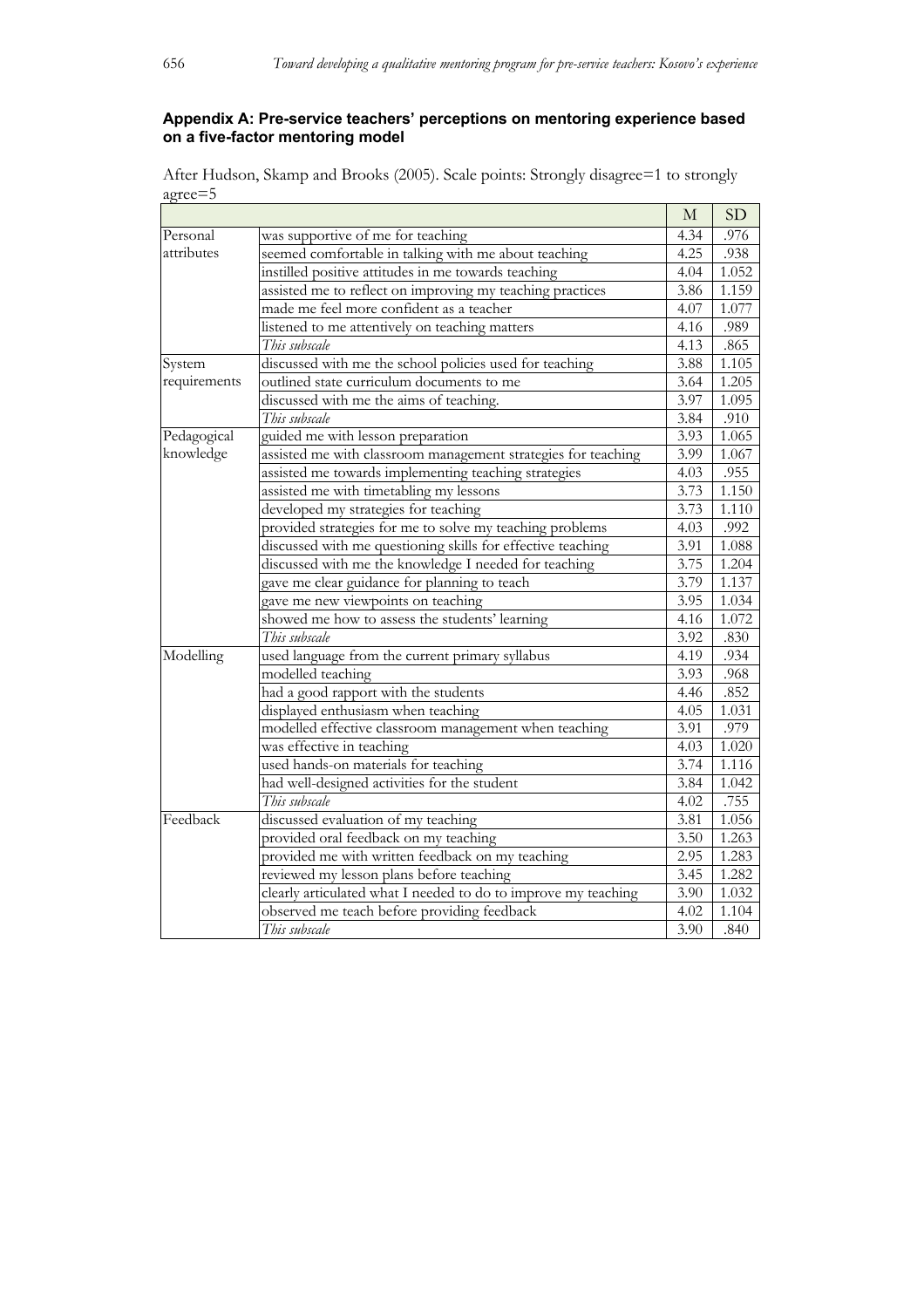## **Appendix B: Pre-service teachers' perceptions on level of self-efficacy in teaching**

| After Tschannen-Moran & Woolfolk Hoy (2001).                                            |
|-----------------------------------------------------------------------------------------|
| Scale points: Nothing=1; Very little=3; Some influence=5; Quite a bit=7; A great deal=9 |

|                  |                                                                    | $\mathbf M$ | SD    |
|------------------|--------------------------------------------------------------------|-------------|-------|
| Self-efficacy in | How much can you do to get through to the most difficult           | 7.14        | 1.515 |
| student          | students?                                                          |             |       |
| engagement       | How much can you do to help your students think critically?        |             | 1.364 |
|                  | How much can you do to motivate students who show low              | 7.67        | 1.241 |
|                  | interest in school work?                                           |             |       |
|                  | How much can you do to get students to believe they can do well    | 7.82        | 1.286 |
|                  | in school work?                                                    |             |       |
|                  | How much can you do to help your students value learning?          | 7.24        | 1.485 |
|                  | How much can you do to foster student creativity?                  | 7.71        | 1.226 |
|                  | How much can you do to improve the understanding of a student      | 7.24        | 1.395 |
|                  | who is failing?                                                    |             |       |
|                  | How much can you assist families in helping their children do well | 7.38        | 1.545 |
|                  | in school?                                                         |             |       |
|                  | This subscale                                                      | 7.43        | .995  |
| Self-efficacy in | How well can you respond to difficult questions from your          | 7.62        | 1.254 |
| instructional    | students?                                                          |             |       |
| strategies       | How much can you gauge student comprehension of what you           | 7.54        | 1.316 |
|                  | have taught?                                                       |             |       |
|                  | To what extent can you craft good questions for your students?     | 7.63        | 1.349 |
|                  | How much can you do to adjust your lessons to the proper level     | 7.71        | 1.182 |
|                  | for individual students?                                           |             |       |
|                  | How much can you use a variety of assessment strategies?           | 7.44        | 1.323 |
|                  | To what extent can you provide an alternative explanation or       | 7.45        | 1.397 |
|                  | example when students are confused?                                |             |       |
|                  | How well can you provide appropriate challenges for very capable   | 7.37        | 1.291 |
|                  | students?                                                          |             |       |
|                  | This subscale                                                      | 7.56        | 1.022 |
| Self-efficacy in | How much can you do to control disruptive behavior in the          | 7.03        | 1.486 |
| classroom        | classroom?                                                         |             |       |
| management       | To what extent can you make your expectations clear about          | 7.24        | 1.494 |
|                  | student behaviour?                                                 |             |       |
|                  | How well can you establish routines to keep activities running     | 7.27        | 1.315 |
|                  | smoothly?                                                          |             |       |
|                  | How much can you do to get children to follow classroom rules?     | 7.73        | 1.284 |
|                  | How much can you do to calm a student who is disruptive or         | 7.41        | 1.432 |
|                  | noisy?                                                             |             |       |
|                  | How well can you establish a classroom management system with      | 7.35        | 1.399 |
|                  | each group of students?                                            |             |       |
|                  | How well can you keep a few problem students from ruining an       | 7.20        | 1.455 |
|                  | entire lesson?                                                     |             |       |
|                  | How well can you respond to defiant students?                      | 7.59        | 1.306 |
|                  | This subscale                                                      | 7.35        | 1.057 |